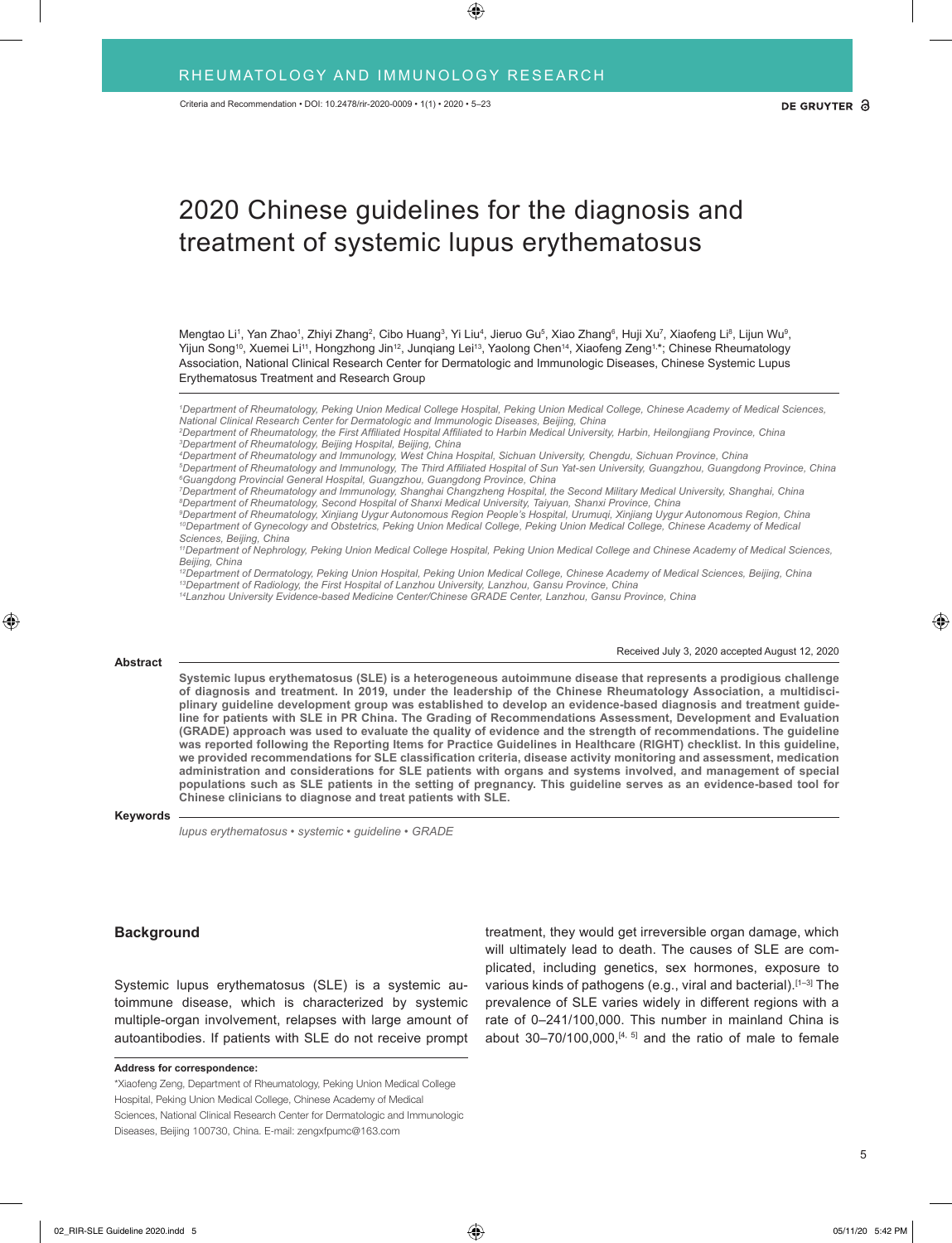Criteria and Recommendation • DOI: 10.2478/rir-2020-0009 • 1(1) • 2020 • 5–23

is 1:10–12.<sup>[6–8]</sup> The survival rate of patients with SLE has increased due to the improvements in diagnosis and treatment. The 5-year survival rate of patients with SLE had increased from 50% to 60% in 1950s to more than 90% in 1990s and stabilized at 95% in high-income countries, at 92% in low-income and middle-income countries from 2008 to 2016.<sup>[9-11]</sup> SLE is no longer an acute and highly lethal disease, but a chronic and controllable disease. Clinicians and patients play important roles in the awareness and attention of the disease and in emerging and optimizing scientific diagnosis and treatment of the disease.

Well known societies such as the European League Against Rheumatism (EULAR), the British Society of Rheumatology (BSR), and the Pan American League Against Rheumatism (PANLAR) have developed their own guidelines for the diagnosis and treatment of SLE.[11–14] The Chinese Rheumatology Association also published the *Guidelines for the Diagnosis and Treatment of Systemic Lupus Erythematosus* in China in 2010.[15] These guidelines have played an important role in promoting evidence-based clinical decision-making. However, there were still problems applying these guidelines to the Chinese SLE patients: (1) the Chinese Systemic Lupus Erythematosus Treatment and Research Group (CSTAR) registry cohort studies<sup>[6, 16, 17]</sup> have shown that the incidence, clinical manifestations, and main clinical outcomes of patients with SLE in China are not completely identical to Europe and the United States; (2) the international guidelines for diagnosis and treatment of SLE did not include studies conducted in China, and thus did not appropriate for the clinical practice in China; (3) 10 years have passed since the publication of the Guideline for the Diagnosis and Treatment of Systemic Lupus Erythematosus by the Chinese Rheumatology Association. An update is now necessary. During this period, new diagnostic and therapeutic research results and new therapeutic medications have been emerging continuously. The concept, methods, and techniques for the diagnosis of SLE are constantly developing and updating, which make the previous Chinese guidelines inappropriate for the current SLE diagnosis and treatment in China. In view of this, with the methods and procedure in accordance with evidence-based clinical practice guidelines, based on the newest research evidences and Chinese clinical practice, Chinese Rheumatology Association, National Clinical Research Center for Dermatologic and Immunologic Diseases, and CSTAR worked together to establish "2020 *Chinese Guidelines for Diagnosis and Treatment of Systemic Lupus Erythematosus"* (hereinafter referred to as this guideline).

### **Guideline Development Methods**

1. Guideline Initiator: This guideline was jointly initiated by Chinese Rheumatology Association, National Clinical Research Center for Dermatologic and Immunologic

- 2. Guideline Working Group: A multidisciplinary working group was established, which included experts in rheumatology, nephrology, dermatology, obstetrics, radiology, and evidence-based medicine. Retrieval and evaluation of the evidence was performed by the Center for Evidence-based Medicine of Lanzhou University/ Chinese GRADE Center. All members of the Working Group had no direct conflict of interest with this guideline and signed a non-conflict of interest form.
- 3. Guideline Registration and Writing: The guideline was registered at the International Practice Guidelines Registry Platform, http://www.guidelines-registry.org (Registration number IPGRP-2019CN022). The content of this Guideline was designed and developed in accordance with the *World Health Organization Guideline Development Manual* issued by the World Health Organization in 2014,<sup>[18]</sup> the *Basic Methods and Procedures for the Development/ Revision of Clinical Diagnosis and Treatment Guidelines,* issued by the Chinese Medical Association in 2016.[19] This guideline also refers to the Appraisal of Guidelines for Research and Evaluation II (AGREE II) instrument<sup>[20]</sup> and Reporting Items for Practice Guidelines in Healthcare (RIGHT).[21, 22]
- 4. Guideline user and target population: This guideline is intended to advise rheumatologists, dermatologists, nephrologists, obstetricians, clinical pharmacists, imaging physicians, and professionals related to diagnose, treat, and manage patients with SLE. The recommendations of this guideline are for patients with SLE.
- 5. Selection and identification of clinical questions: By systematically reviewing the published guidelines and evaluation for SLE, and affiliating with interviews with some rheumatologists, the Working Group preliminary drafted 30 clinical questions and scenarios, followed by investigating and scoring the importance of clinical questions with online questionnaires. After 2 rounds of 83 surveys, 12 clinical questions in this guideline were finally selected.
- 6. Retrieval of evidence: The Evidence Evaluation Group deconstructed the clinical questions and outcome indicators of the final inclusion criteria according to the principle of Population, Intervention, Comparison, and Outcome (PICO). Based on the results of above deconstruction, the Evidence Evaluation Group retrieved: (1) systematic reviews, meta-analyses and network meta-analyses from MEDLINE, Cochrane Library, Epistemonikos, Chinese Biomedical Literature, Wanfang Database and China National Knowledge Infrastructure Database. The retrieved data was from the establishment of the database to September 2019; (2) UpToDate, DynaMed, MEDLINE, Chinese Biomedical Literature Database, Wanfang Database and China National Knowledge Infrastructure Database, mainly included original studies such as randomized controlled trials, cohort studies, case–control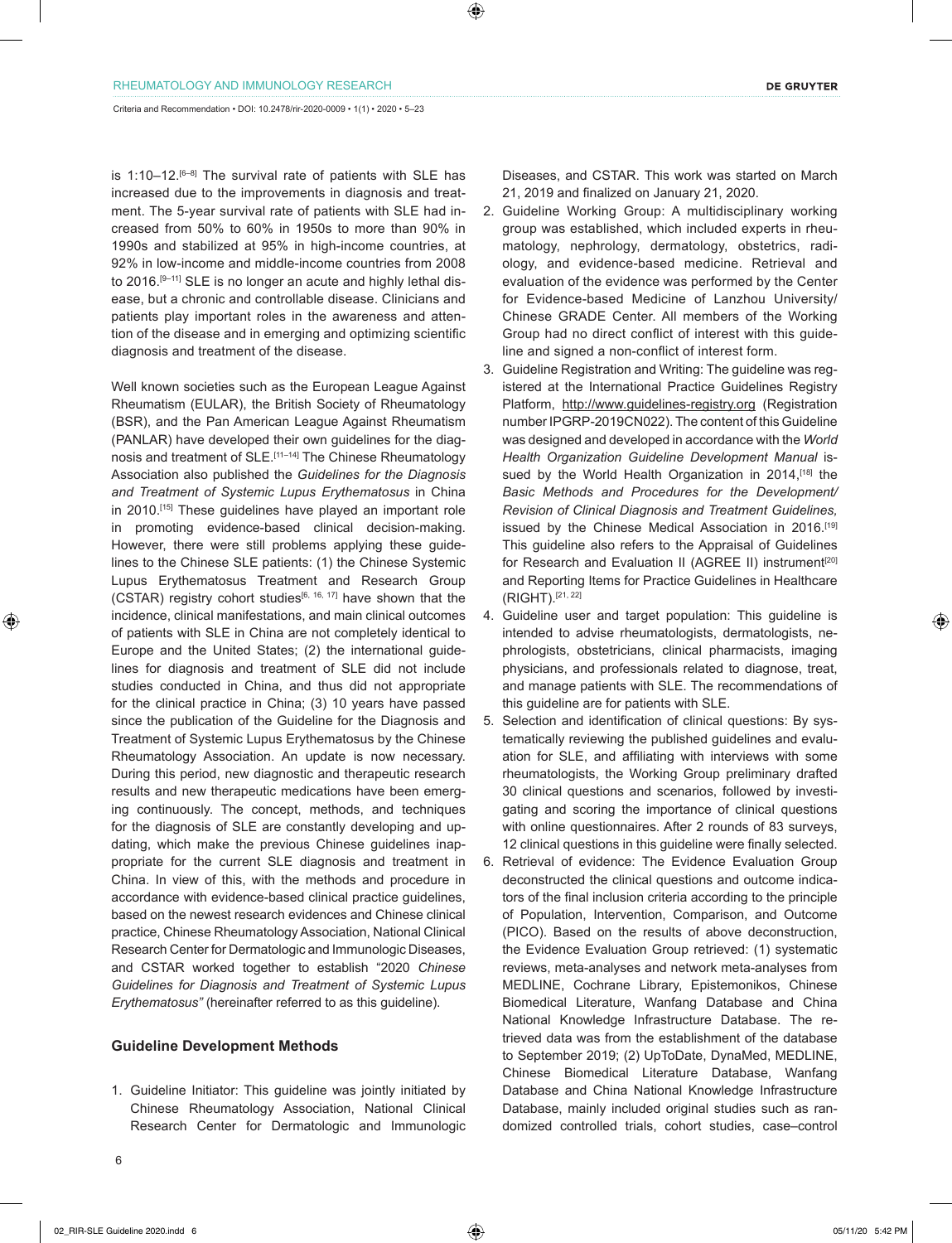studies, case series studies and epidemiological surveys, and so on. The retrieved data was from the establishment of the database to September 2019; (3) Official websites, such as the National Institute for Health and Clinical Excellence (NICE), the Scottish Intercollegiate Guidelines Network (SIGN), the American College of Rheumatology (ACR), EULAR, and the Asia-Pacific Alliance Against Rheumatism (APLAR), as well as the MEDLINE and China National Knowledge Infrastructure Databases, the retrieved data mainly included SLE related guidelines; (4) Supplement retrieval of Google Academia and other websites.

- 7. Evidence evaluation and grading: A Measurement Tool to Assess systematic Reviews (AMSTAR)<sup>[23]</sup> was used by the Evidence Evaluation Group to evaluate the risk of bias of the included system evaluation, meta-analysis, and network meta-analysis. The methodological quality of the corresponding type of original studies was evaluated using the Cochrane Risk of Bias Assessment<sup>[24]</sup> (ROB, for randomized controlled trial Studies), Quality Assessment Tool for Diagnostic Accuracy Studies<sup>[25]</sup> (QUADAS-2, Diagnostic Accuracy Test Study), Newcastle-Ottawa Scale<sup>[26]</sup> (NOS, for observational studies) and so on; the evaluation process was performed by two people independently, and if there was any disagreement, a third party was consulted to resolve the dispute. The Grading of Recommendations Assessment, Development, and Evaluation (GRADE) method was used to grade evidence and recommendations,[27–31] as shown in Table 1.
- 8. The formation of recommendations: Based on the summary of domestic and foreign evidence provided by the Evidence Evaluation Group, taking into consideration of preferences and values of patients in China, cost and advantages/disadvantages of interventions, the Working Group proposed recommendations that are consistent with the clinical diagnosis and treatment in China. Two rounds of Delphi recommendation surveys were conducted on October 05, 2019 and November 08, 2019. In total, 98 pieces of feedback were collected. Face to face discussion and modification from November 2019 to January 2020 were conducted to reach a consensus.

9. Future updates of this *Guideline*: The recommendations of this guideline are planned to be updated within 3–5 years in accordance with the methodologies in International Guidelines.[32]

The summary of the recommendations is listed in Table 2.

**Recommendation 1: 2012 Systemic Lupus International Collaborating Clinics (SLICC) classification criteria for systemic lupus erythematosus or 2019 European League Against Rheumatism/American College of Rheumatology classification criteria for systemic lupus erythematosus to make the diagnosis of SLE in patients with suspected disease (1B). In institutions that do not have a rheumatology or immunology department, we recommend consultation with a rheumatologist or immunologist via referral/ tele-consultation (2C) for patients with atypical clinical manifestations or patients who are difficult to diagnose.**

In order to improve the sensitivity and specificity of the classification for SLE, a set of classification criteria for SLE were jointly developed by EULAR and ACR in 2019 based on the classification criteria for SLE developed in 1997. This classification criteria includes 1 criterion for inclusion, 10 aspects, and 18 criteria. Infection, malignant tumor, medications, and other causes must be excluded before applying each criterion. Patients who met a certain criterion in the history should also be scored and take the highest weight score of each aspect into the total scores. A total score ≥10 can be classified as SLE.[33] Validation cohort studies showed that the sensitivity of the SLE classification criteria of 2019 EULAR/ACR, 2012 SLICC, and 1997 ACR were 96%, 97%, and 83%, respectively, and the specificity was 93%, 84%, and 93%, respectively. Sensitivity and specificity of the 2019 EULAR/ACR classification criteria for SLE were appropriate; diagnostic accuracy studies for the new criteria showed that in adult SLE patients, the sensitivity of the SLE classification criteria of 2019 EULAR/ACR (initial draft), 2012 SLICC, and 1997 ACR were 93%, 100%, and 83%, respectively, and the specificity was 73%, 75%, and 82%, respectively. The 2012 SLICC classification criteria are shown to be appropriate in adult patients with SLE.<sup>[33,34]</sup> Based on the results of the above studies, we recommend the use of these two

*Table 1: Grading of the quality of evidence and strength of recommendations*

| Item                               | Contents                                                                                                                 |
|------------------------------------|--------------------------------------------------------------------------------------------------------------------------|
| <b>Grading of evidence Quality</b> |                                                                                                                          |
| High (A)                           | Very confident: the observed value is close to the true value                                                            |
| Medium (B)                         | Moderate assurance of observed values: observations may be close to true values but may vary considerably                |
| Low $(C)$                          | Limited assurance of the observed value: the observed value may differ greatly from the true value                       |
| Very low (D)                       | Almost unsure of the observed value: the observed value may differ extremely from the true value                         |
| Grading of recommendation strength |                                                                                                                          |
| Strong (1)                         | Clearly demonstrated that the intervention advantages outweigh the disadvantages or vice versa                           |
| Weak $(2)$                         | Uncertainty in advantages and disadvantages or evidence of comparable advantages and disadvantages regardless of quality |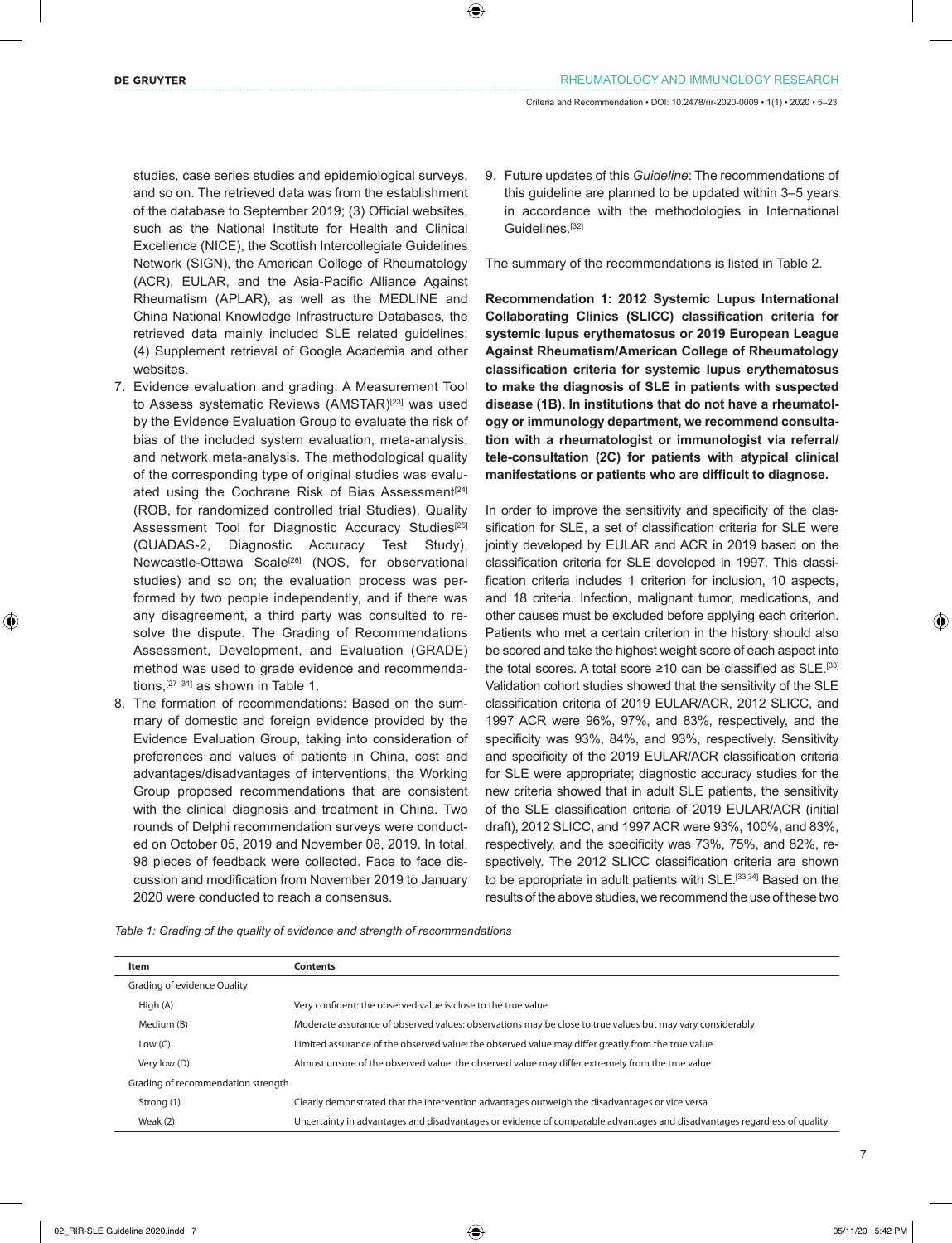### *Table 2: Recommendation for the diagnosis and treatment of systemic lupus erythematosus*

#### Recommendation 1

2012 Systemic Lupus International Collaborating Clinics (SLICC) classification criteria for systemic lupus erythematosus or 2019 European League Against Rheumatism/American College of Rheumatology classification criteria for systemic lupus erythematosus to make the diagnosis of SLE in patients with suspected disease (1B). In institutions that do not have a rheumatology or immunology department, we recommend consultation with a rheumatologist or immunologist via referral/ tele-consultation (2C) for patients with atypical clinical manifestations or patients who are difficult to diagnose.

#### Recommendation 2

The principles of treatment of SLE is early intervention and individualized treatment to minimize disease progression, reduce organ damage, and improve prognosis (1C). The short-term goals of SLE treatment are to control disease activity and improve clinical symptoms (1C), achieve clinical remission or the lowest possible disease activity. The long-term goals are to prevent and reduce relapse, reduce adverse medication reactions, prevent and control organ damage caused by the disease, and to achieve long-term sustained remission of the disease, reduce mortality and improve quality of life (1C).

#### Recommendation 3

For newly diagnosed patients with SLE and during followed-up, we recommended to use the SLE disease activity index (SLEDAI-2000) score criteria in combination with the physician's global assessment of disease activity (2C) for disease activity assessment. According to the SLEDAI-2000 score criteria, disease activity can be classified as mild activity (SLEDAI-2000 ≤ 6), moderate activity (SLEDAI-2000 7-12), and severe activity (SLEDAI-2000 > 12) (2D). For patients with active SLE, we recommended to assess the disease activity (2C) at least every month, and every 3-6 months for patients with stable disease. If relapse occurs, patients should be treated as active disease (2D).

#### Recommendation 4

Glucocorticoid is the basic medication for the treatment of SLE (1A). Individualized glucocorticoids regimens should be developed depending on disease activity and the type and severity of organ involvement. The lowest dose (1B) required to control the disease should be used for every patient. Low-dose glucocorticoids (≤10 mg/day prednisone or equivalent) may be considered if inadequate response to hydroxychloroquine or nonsteroidal anti-inflammatory drugs in mild patients; for patients with moderately active SLE, glucocorticoids (0.5–1 mg/kg/day prednisone or equivalent) combined with immunosuppressants should be considered (2C). For patients with severe active SLE, glucocorticoids (≥1 mg/kg/day prednisone or equivalent) combined with immunosuppressants should be considered. The dosage of glucocorticoids should be tapered when the disease is stabilized (2C). For patients with lupus crises, pulse glucocorticoids therapy combined with immunosuppressants should be used (1B). Clinicians should pay close attention to disease activity and adjust the glucocorticoids dosage according to disease activity. Tapering of glucocorticoids or withdrawal of glucocorticoid may be considered for patients with long-term stable disease (1C).

#### Recommendation 5

Long-term hydroxychloroquine is recommended as the basic treatment for patients with SLE without contraindication (1A). For patients taking hydroxychloroquine, ocular risk assessment is recommended. For high-risk patients, an annual ophthalmologic examination is recommended. Low-risk patients are advised to undergo an ophthalmologic examination (2C) annually from the fifth year of medication.

#### Recommendation 6

Immunosuppressants (2B) are recommended for patients who do not respond well to glucocorticoids in combination with hydroxychloroquine or who are unable to taper the dose of glucocorticoids below the safe dose (2B). Immunosuppressants are recommended at the time of initial treatment for patients with organ involvement (2C).

#### Recommendation 7

Biologics may be considered in patients who are refractory, intolerant to glucocorticoids and/or immunosuppressive therapy or relapse (2B)

#### Recommendation 8

Recommendation 8.1: For patients with Type I lupus nephritis, we recommend to treat the patient based on extrarenal manifestations (2C). For patients with type II lupus nephritis, we recommend treatment with glucocorticoids and/or immunosuppressants (2C).

Recommendation 8.2: For patients with Type III, Type IV, and complicated Type V (Type V + Type III or Type V + Type IV) lupus nephritis, we recommend that patients should be treated with glucocorticoids combined with cyclophosphamide (1B) or mycophenolate mofetil (1B) for induction therapy and mycophenolate mofetil (1B) or azathioprine (1B) for maintenance therapy.

Recommendation 8.3: For patients with simple Type V lupus nephritis and renal proteinuria, we recommend patients to be treated with moderate-dose glucocorticoids in combination with mycophenolate mofetil (1B) or calcineurin inhibitors (2B) or azathioprine (2B). Angiotensin converting enzyme inhibitor (ACEI)/angiotensin II receptor blocker (ARB) is recommended to help to control blood pressure strictly (2C).

Recommendation 8.4: It is recommended that the diagnosis of neuropsychiatric lupus should be based on clinical manifestations, serological test results, cerebrospinal fluid tests, and neuroimaging examinations. Neuropsychiatric lupus should be carefully differentiated from the neurological presentations caused by antiphospholipid syndrome (2C).

Recommendation 8.5: For patients with severe neuropsychiatric lupus, glucocorticoid pulse therapy (2B) is recommended as the first-line therapy, and cyclophosphamide (2B) may be combined if the response is unsatisfactory.

ecommendation 8.6: For patients with thrombocytopenia or autoimmune hemolytic anemia, glucocorticoids (2D) or intravenous immunoglobulin (2D) should be used for the treatment; and immunosuppressive medications (2D) may be added for those patients who do not respond well. Rituximab (2C) may be considered for patients with life-threatening hematologic involvement.

#### Recommendation 9

Patients who present with severe or refractory SLE, plasma exchange or immunoadsorption (2C) can be considered. For patients who present with refractory SLE or infection, intravenous immunoglobulin (2D) may be considered in addition to the standard treatment.

#### Recommendation 10

Infection is the first cause of death in patients with SLE. The potential risk of infection must be assessed in a timely manner throughout the treatment of SLE (1B). Recommendation 11

For women with SLE at childbearing age, pregnancy may be considered if the disease activity is stable for at least 6 months without vital organ damage, and the discontinuation of potentially teratogenic medications for a sufficiently safe period of time (2B). If pregnancy is planned, counseling with Rheumatology and Obstetrics specialists and general assessment must be conducted before the start of planning for pregnancy (1B). For pregnant patients, disease activity and fetal growth must be closely monitored (1C). If there is no contraindication, hydroxychloroquine (1B) is recommended throughout pregnancy. For patients who are currently pregnant and have active disease, glucocorticoid and azathioprine can be used to control the disease (2C).

#### Recommendation 12

Lifestyle modifications is an important component in the management of SLE. We recommend that patients with SLE should follow the following principles: (1) avoid exposure to some hazardous substances; (2) avoid sun exposure; (3) moderate exercise; (4) seeking for psychological support, if necessary; (5) quit smoking; (6) vitamin D supplement (1C).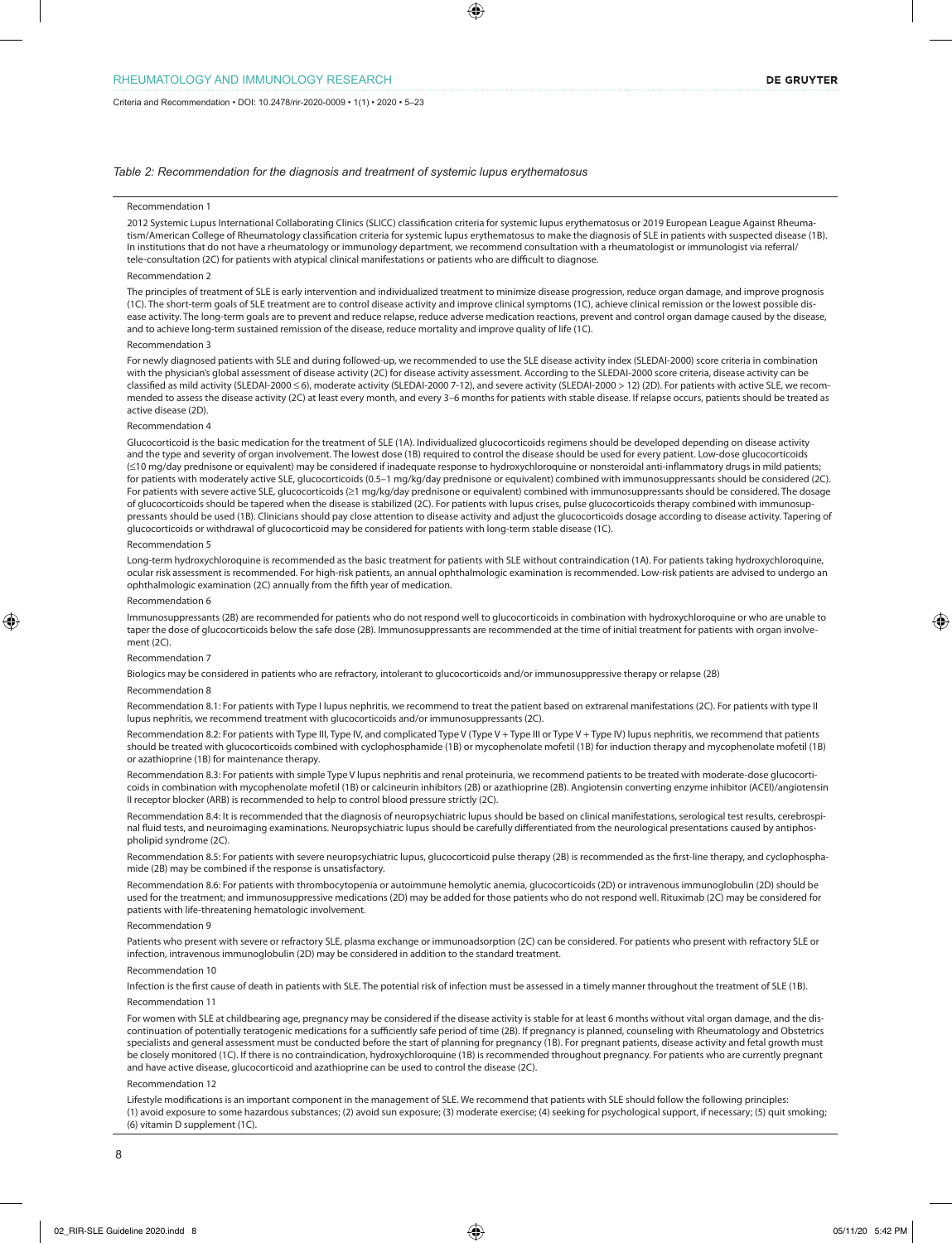classification criteria for patients with SLE in China. However, only the SLE classification criteria of 1997 ACR was validated in the Chinese population with SLE, the results showed that the criteria had good applicability for Chinese patients with SLE.<sup>[35,36]</sup> Thus, in the future, it is necessary to validate the applicability of 2012 SLICC and 2019 EULAR/ACR classification criteria for Chinese SLE patients.

A cross-section study showed that only 23% of 71 patients with SLE diagnosed by primary health care physicians actually could meet the 1997 ACR classification criteria for SLE (meeting ≥4 criteria), whereas among the 249 patients with SLE diagnosed by rheumatologist, 79% of patients could meet the 1997 ACR classification criteria for SLE (meeting ≥4 criteria).[37] Obviously, the participation of rheumatologists in the diagnosis of patients with SLE is helpful to improve the accuracy of diagnosis.

**Recommendation 2: The principles of the treatment of SLE is early intervention and individualized treatment to minimize disease progression, reduce organ damage, and improve prognosis (1C). The short-term goals of SLE treatment are to control disease activity and improve clinical symptoms (1C), achieve clinical remission or the lowest possible disease activity. The long-term goals are to prevent and reduce relapse, reduce adverse medication reactions, prevent and control organ damage caused by the disease, and to achieve long-term sustained remission of the disease, reduce mortality and improve quality of life (1C).**

Studies have shown that early high disease activity increases the risk of organ damage and death, and that early diagnosis and treatment are beneficial for controlling disease and improving patient outcomes.<sup>[38]</sup> At present, the treatment of SLE includes glucocorticoids (hereinafter referred to as glucocorticoids), antimalarials, immunosuppressants, biologics, and other medications. Different kinds of drugs have great differences in efficacy and adverse reactions, individualized treatment strategy according to the specific situation of patients should be considered.<sup>[12, 13, 15]</sup>

The definition of disease remission in SLE remains to be determined. The current consensus is that SLE should be controlled in the ideal state of clinical remission. If clinical remission could not be achieved, the disease activity should be controlled to the lowest possible disease activity.<sup>[39]</sup> Approximately 25% of patients with ≤4 years duration of SLE achieved clinical remission with treatment, and 45% had organ damage. Relapse is common in patients with SLE, and the risk of relapse is 60% in 4 years of disease duration.<sup>[40]</sup> Relapse is a marker of significantly increase of disease activity, also a major cause of organ damage and adverse prognosis. High-risk factors for relapse include younger age at disease onset, sustained clinical disease activity, and serological active disease. After achieving remission or minimal disease activity, treatment strategies usually need to be adjusted to prevent and reduce relapse. As shown in a cohort study, compared with the patients with SLE whose disease activity could not be controlled effectively, patients who could achieve disease remission (HR = 0.60, 95% CI 0.43–0.85) and low disease activity (HR = 0.66, 95% CI 0.48–0.93) have reduced new damage and better prognosis.<sup>[41]</sup> In general, the long-term goal of SLE treatment is to prevent and reduce relapse, decrease organ damage, reduce mortality, improve survival rate and quality of life.

**Recommendation 3: For newly diagnosed patients with SLE and during follow-up, we recommend to use the SLE disease activity index (SLEDAI-2000) score criteria in combination with the physician's global assessment of disease activity (2C) for disease activity assessment. According to the SLEDAI-2000 score criteria, disease activity can be classified to mild activity (SLEDAI-2000**  ≤**6), moderate activity (SLEDAI-2000 7–12), and severe activity (SLEDAI-2000** >**12) (2D). For patients with active SLE, we recommend to assess the disease activity (2C) at least every month, and every 3–6 months for patients with stable disease. If relapse occurs, patients should be treated as active disease (2D).**

There are  $7$  SLE disease activity assessment tools<sup>[42-49]</sup> available. Each of the tools requires physician to comprehensively assess individual patient's disease history based on physical examination and laboratory test results. There are several factors that influence the choice of assessment tools: the physician's personal preferences and knowledge, assessment tools available (whether the tool needs to use a computer, cost of tests), the time needed to complete the assessment.[50] Currently, SLEDAI-2000 and BILAG-2004 are commonly used to assess disease activity in clinical practice in PR China. The scores of SLEDAI-2000 were 0–105, and the results of BILAG-2004 were classified into 5 categories: A, B, C, D, and E. SLEDAI-2000 should be preferentially selected because of the shorter assessment time compared with BILAG-2004, and simplified Mexican version eliminated immunological testing, which made the assessment easier.<sup>[51]</sup>

There are some criteria for grading disease activity based on SLEDAI-2000, and the main four disease activity grading criteria are discussed in this guideline.<sup>[12, 13, 15, 52]</sup> We recommend to use the criteria proposed by EULAR, that is, SLEDAI-2000 ≤ 6 for mild activity, 7–12 for moderate activity, and SLEDAI-2000 > 12 for severe activity.[12] Since high SLEDAI-2000 score predicted increased risk of organ damage *(HR* = *1.18, 95% CI 1.02–1.37)* and increased risk of death *(HR* = *1.14, 95% CI 1.02–1.22),*[38] regular monitoring of disease activity and organ damage in patients with SLE is required. Due to limitations of the assessment of disease activity based on SLEDAI-2000 and BILAG-2004, the physician global assessment (PGA) is also required. Involving clinical and other manifestations of SLE, PGA could improve the accuracy of the assessment.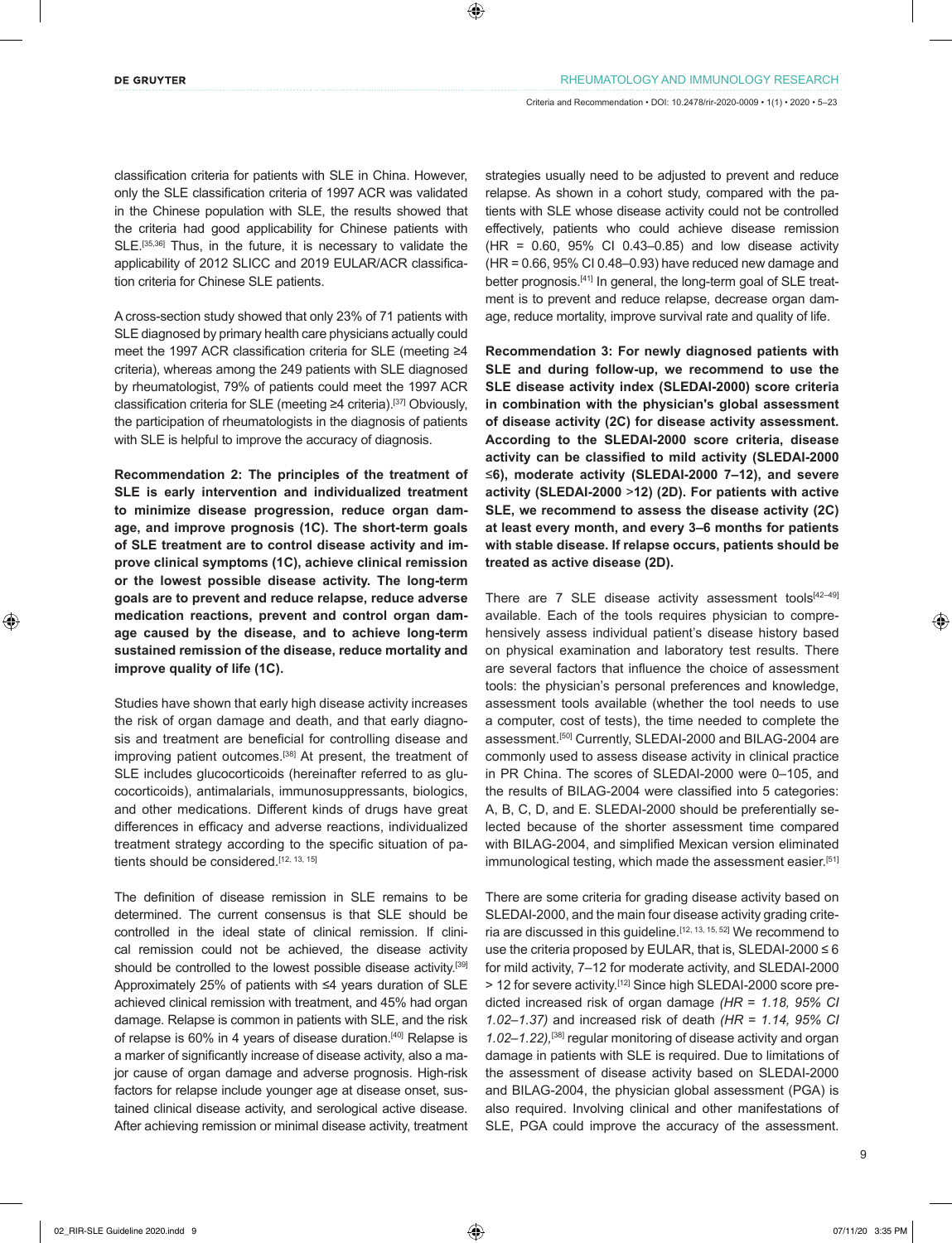Criteria and Recommendation • DOI: 10.2478/rir-2020-0009 • 1(1) • 2020 • 5–23

Currently, no evidence indicates the frequency of clinical monitoring in patients with SLE. The UK SLE Guidelines recommend that disease activity should be assessed at least every 1–3 months for patients with active disease, whereas the Spanish SLE Guidelines recommend that disease activity should be assessed at least every 3–4 months for 1 year. For patients with SLE in a stable disease or with low disease activity, both the UK and Spanish SLE Guidelines recommended that they should be assessed every 6-12 months.[13,53] We recommend that disease activity should be assessed at least once per month in patients with active SLE (consensus: 83.33%) and every 3–6 months for patients with a stable disease (consensus: 94.44%). The SDI (SLICC damage index) is the only internationally recognized and validated assessment tool for organ damage in SLE. This tool scores 12 organ systems independently, is an effective tool for evaluating organ damage in clinical practice and provides a basis for better judging the prognosis of patients with SLE.<sup>[54]</sup> In addition, the frequency of clinical monitoring should be adjusted according to the progression of the disease and intensity of treatment. If relapse, the disease must be treated as an active disease, and the disease activity must be assessed at least once every month until the disease becomes stable.

We recommend using Chinese Rheumatism Data Center (CRDC) chronic disease management platform for follow-up of patients with SLE<sup>[55]</sup> in China.

**Recommendation 4: Glucocorticoid is the basic medication for the treatment of SLE (1A). Individualized glucocorticoids regimens should be developed depending on disease activity and the type and severity of organ involvement. The lowest dose (1B) required to control the disease should be used for every patient. Low-dose glucocorticoids (**≤ **10 mg/day prednisone or equivalent) may be considered if inadequate response to hydroxychloroquine or nonsteroidal anti-inflammatory drugs in mild patients; for patients with moderately active SLE, glucocorticoids (0.5 to 1 mg-kg-d prednisone or equivalent) combined with immunosuppressants should be considered (2C). For patients with severe active SLE, glucocorticoids (**≥**1 mg-kg-d prednisone or equivalent) combined with immunosuppressants should be considered. The dosage of glucocorticoids should be tapered when the disease is stabilized (2C). For patients with lupus crises, pulse glucocorticoids therapy combined with immunosuppressants should be used (1B). Clinicians should pay close attention to disease activity and adjust the glucocorticoids dosage according to disease activity. Tapering of glucocorticoids or withdrawal of glucocorticoid may be considered for patients with long-term stable disease (1C).**

Glucocorticoid plays a crucial role in the treatment of SLE and is the most commonly used medication for the remission induction treatment of SLE, and also the basic medication for the control of disease activity. Glucocorticoid is recommended by international guidelines for the treatment of SLE.<sup>[12, 13, 15, 53, 56, 57]</sup>

For patients with SLE, individualized glucocorticoids therapy should be established according to disease activity, type and severity of organ involvement. The dosage should be adjusted according to disease activity, duration of medication use, and adverse reactions.

Patients with mildly active SLE generally do not require glucocorticoids therapy. When hydroxychloroquine or nonsteroidal anti-inflammatory medications could not adequately control the disease, low-dose glucocorticoids (prednisone ≤ 10 mg/day or equivalent) may be considered to help control disease activity.[12, 13, 15, 53, 56, 57]

For patients with moderate active SLE, moderate doses of prednisone (0.5 to 1 mg  $kg^{-1}$  d<sup>-1</sup>), or equivalent doses are recommended. In patients whose disease failed to under control by glucocorticoid alone, immunosuppressants may be used to reduce the cumulative dose of glucocorticoids and the risk of long-term adverse reactions.[13, 15, 56]

For patients with severe active SLE, 1 mg  $kg^{-1} d^{-1}$  prednisone or equivalent in combination with immunosuppressants are recommended, with glucocorticoid dose adjustments after disease stabilization.[15,56] In patients with severe SLE, pulse glucocorticoids therapy may be used if necessary.[12,53,57]

Glucocorticoids pulse therapy combined with immunosuppressive agents are recommended for SLE patients with lupus crisis. Glucocorticoids pulse therapy is intravenous methylprednisolone 500–1,000 mg d–1, usually over 3 consecutive days as a course of treatment. This regimen could be repeated in 5–30 days interval if necessary. After pulse therapy, prednisone  $0.5-1$  mg kg<sup>-1</sup> d<sup>-1</sup> or equivalent should be taken orally, usually for 4–8 weeks, but the duration of treatment depends on the patient's condition.<sup>[15,56]</sup> Pulse therapy resulted in rapid disease control without significant increased adverse reactions compared with conventional doses of glucocorticoids therapy.[58]

The time of glucocorticoid tapering and discontinuation depends on disease activity and the side effects. Abrupt discontinuation of glucocorticoid should be avoided. For patients with stable disease, the dose tapering must be started as soon as possible, and must be gradual and slow to avoid disease relapse.<sup>[59]</sup>

More than 30% of patients who take glucocorticoids may have adverse reactions. The most common recent adverse reactions are GI discomfort, agitation, palpitations and insomnia. Long-term adverse reactions include secondary infection,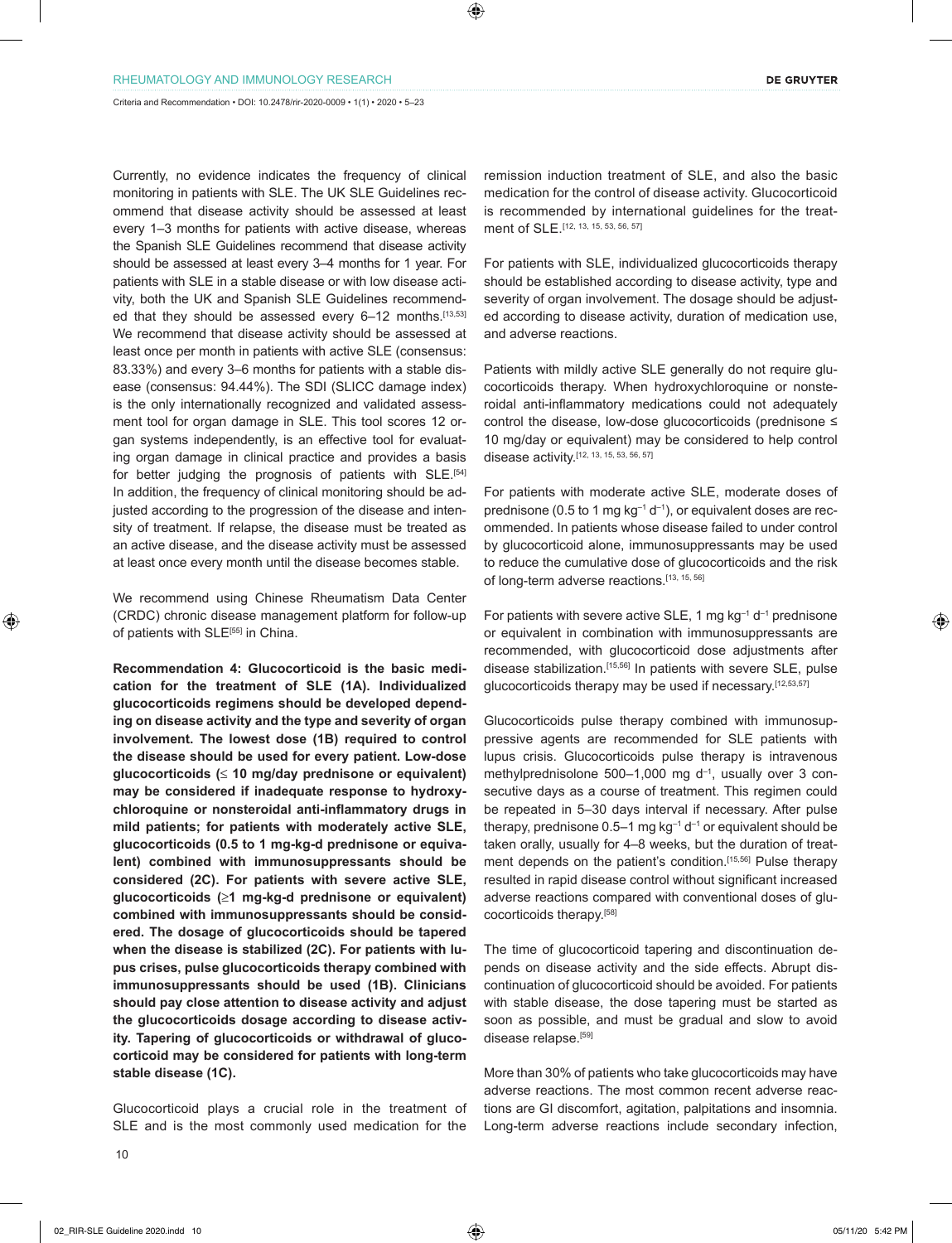|  |  |  |  |  |  | Table 3: Equivalent dose of commonly used glucocorticoids |  |  |  |  |  |  |  |  |
|--|--|--|--|--|--|-----------------------------------------------------------|--|--|--|--|--|--|--|--|
|--|--|--|--|--|--|-----------------------------------------------------------|--|--|--|--|--|--|--|--|

| Drug category             | Drug name               | <b>Equivalent dose</b><br>(mg) |
|---------------------------|-------------------------|--------------------------------|
| Short-term effects        | Hydrocortisone          | 20                             |
|                           | Cortisone               | 25                             |
|                           | Prednisone              | 5                              |
| Intermediate-term effects | Prednisolone            | 5                              |
|                           | Methylprednisolone      | 4                              |
| Long-term effects         | Triamcinolone acetonide | 4                              |
|                           | Betamethasone           | 0.60                           |
|                           | Dexamethasone           | 0.75                           |

osteoporotic fracture and so on.[60] Because adverse effects of glucocorticoids are dose dependent, clinicians should use the lowest dose needed for disease control and should also avoid the risk of underuse or misuse. Previous studies have shown that patients with SLE receiving prednisone > 7.5 mg d<sup>-1</sup> are more likely to develop glucocorticoids-related cardiovascular disease (including myocardial infarction, heart failure and cerebrovascular disease), kidney disease, musculoskeletal disease. But treatment with  $\leq 7.5$  mg d<sup>-1</sup> prednisone was not associated with cumulative impairment in patients with SLE.<sup>[61, 62]</sup> Tapering and discontinuation of glucocorticoids may be considered in patients with long-term stable disease. Equivalent doses of commonly used glucocorticoids are shown in Table 3.<sup>[63]</sup>

**Recommendation 5: Long-term hydroxychloroquine is recommended as the basic treatment for patients with SLE without contraindication (1A). For patients taking hydroxychloroquine, ocular risk assessment is recommended. For high-risk patients, an annual ophthalmologic examination is recommended. Low-risk patients are advised to undergo an ophthalmologic examination (2C) annually from the fifth year of medication.**

Long-term use of hydroxychloroquine in patients with SLE reduces disease activity, the risk of organ damage, thrombosis, and improves lipid profile and survival rate.[64–67] Hydroxychloroquine-induced retinopathy is observed 5 years after hydroxychloroquine administration. Highrisk populations (long-term use and/or use of high-dose hydroxychloroquine, concomitant hepatic and renal disease, concomitant use of tamoxifen, history of retinal or macular disease and advanced age) should have ophthalmologic examinations before and after treatment annually.[68–70] Patients taking hydroxychloroquine without high-risk factors should undergo basic and annual ophthalmologic examinations 5 years later after taking the medicine to monitor drug-induced retinopathy.<sup>[71,72]</sup>

**Recommendation 6: Immunosuppressants (2B) are recommended for patients who do not respond well to** 

**glucocorticoids in combination with hydroxychloroquine or who are unable to taper the dose of glucocorticoids below the safe dose (2B). Immunosuppressants are recommended at the time of initial treatment for patient with organ involvement (2C).**

The use of immunosuppressants reduces the cumulative dose of glucocorticoids and prevents disease relapse.[31] In patients with refractory (poor response to conventional therapy) or relapsed SLE, immunosuppressants can reduce glucocorticoids dosage, control disease activity and improve clinical remission rates.[73,74]

Initial treatment of lupus nephritis (induction remission), the combination of immunosuppressants significantly increases the clinical remission rate and reduces the rate of treatment failure compared with glucocorticoids monotherapy; therefore, the addition of immunosuppressants[75, 76] in patients with SLE with organ involvement should be considered at the time of initial treatment, and should choose appropriate immunosuppressants according to clinical manifestations, fertility requirements, drug safety and cost (Table 4).[77–96]

### **Recommendation 7: Biologics may be considered in patients who are refractory, intolerant to glucocorticoids and/or immunosuppressive therapy (2B) or relapsed.**

For patients with refractory (poor response to conventional treatment) or relapsed SLE, the use of biologics significantly increases the complete and partial remission rates and reduces disease activity, relapse rate and glucocorticoids dosage.[98–101] Although many biological agents have been tried in the treatment of SLE and have achieved certain clinical efficacies, only Belimumab was approved by the United States Food and Drug Administration (FDA) and the China Food and Drug Administration (CFDA) for the treatment of SLE currently. However, the efficacy and safety of Belimumab in the treatment of Chinese patients with SLE need to be further validated. The advantages and common adverse reactions of different types of biologics are shown in Table 5.

**Recommendation 8.1: For patients with Type I lupus nephritis, we recommend to treat the patient based on extrarenal manifestations (2C). For patients with Type II lupus nephritis, we recommend treatment with glucocorticoids and/or immunosuppressants (2C).**

**Recommendation 8.2: For patients with Type III, Type IV and complicated Type V (Type V** + **Type III or Type V** + **Type IV) lupus nephritis, we recommend that patients should be treated with glucocorticoids combined with cyclophosphamide (1B) or mycophenolate mofetil (1B) for induction therapy and mycophenolate mofetil (1B) or azathioprine (1B) for maintenance therapy.**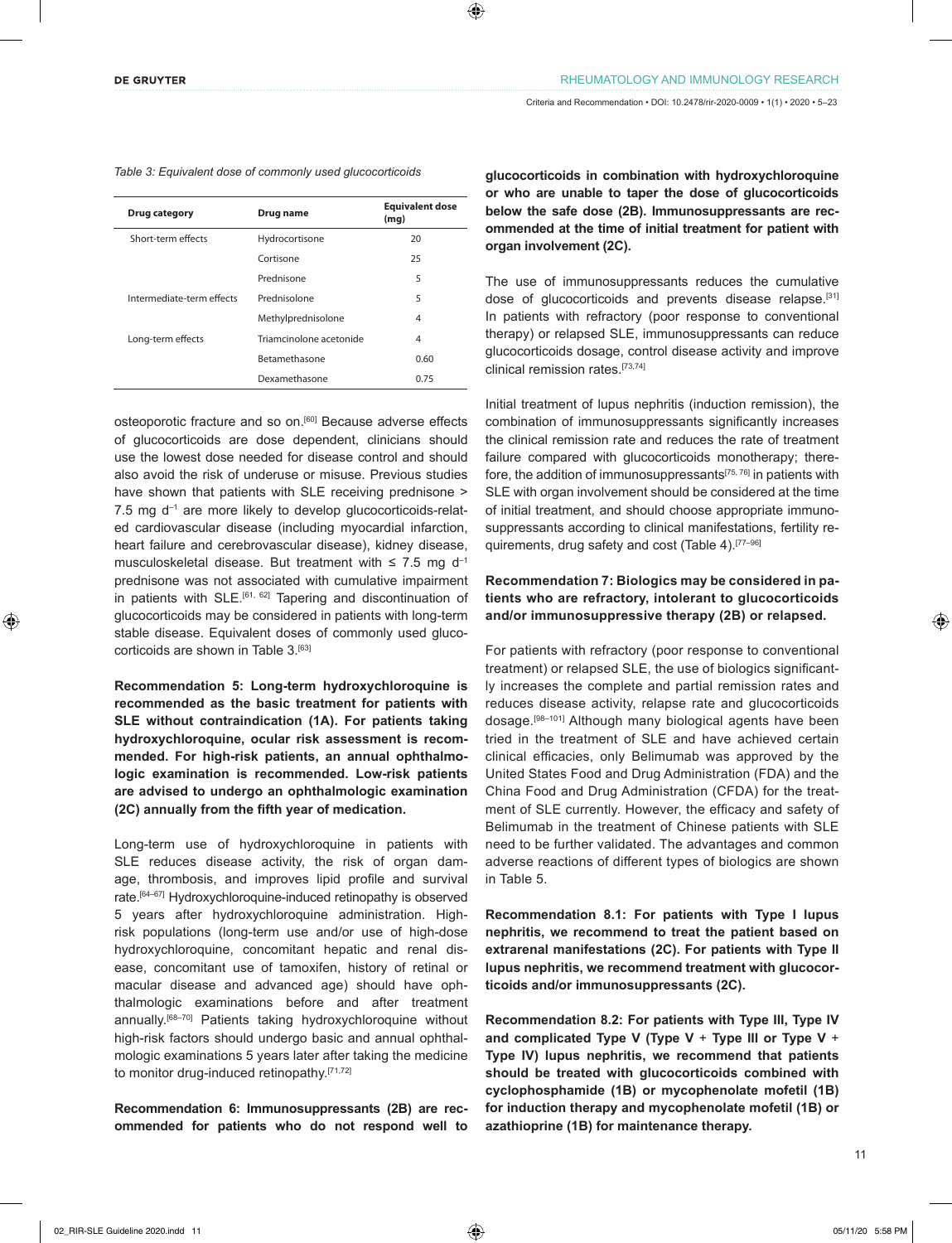Criteria and Recommendation • DOI: 10.2478/rir-2020-0009 • 1(1) • 2020 • 5–23

| Immunosuppressants       | <b>Main applicable populations</b>                                                                                               | <b>Advantages</b>                                                                                                                                                                                                                                                                                                                                                                         | <b>Common adverse reactions</b>                                                                                                                                                                                                                                                                                                                                         |
|--------------------------|----------------------------------------------------------------------------------------------------------------------------------|-------------------------------------------------------------------------------------------------------------------------------------------------------------------------------------------------------------------------------------------------------------------------------------------------------------------------------------------------------------------------------------------|-------------------------------------------------------------------------------------------------------------------------------------------------------------------------------------------------------------------------------------------------------------------------------------------------------------------------------------------------------------------------|
| Mycophenolate<br>mofetil | Patients with moderate to<br>severe SLE <sup>[74]</sup>                                                                          | In patients with moderate to severe lupus<br>nephritis, mycophenolate mofetil is an<br>effective treatment in the induction and<br>maintenance phases, and in reducing the<br>relapse rate.[77]                                                                                                                                                                                           | The most common adverse reactions are gas-<br>trointestinal discomfort. Some patients develop<br>infections, myelosuppression and liver damage, [78]<br>and due to teratogenicity, pregnancy can only<br>be attempted at least 6 weeks after discontinu-<br>ation.[79]                                                                                                  |
| Cyclophosphamide         | Moderate to severe lupus<br>nephritis, neuropsychiatric<br>lupus and SLE with immune<br>thrombocytopenia <sup>[75, 80, 97]</sup> | For induction and maintenance treatment.<br>It is effective in patients with moderate to<br>severe lupus nephritis, and is an effective<br>immunosuppressive agent for the treatment<br>of neuropsychiatric and hematological<br>disease.[75,80]                                                                                                                                          | Common adverse reactions are gastrointestinal<br>discomfort, nausea, vomiting. Liver damage and<br>myelosuppression are the main adverse reactions.<br>Long-term high-dose use will increase the risk of<br>tumors. Since it has gonadotoxicity and teratoge-<br>nicity, it is recommended to discontinue at least<br>3 months before pregnancy <sup>[81, 82, 97]</sup> |
| Leflunomide              | Proliferative lupus nephritis[83, 84]                                                                                            | It is effective and well tolerated in some<br>proliferative lupus nephritis patients[84]                                                                                                                                                                                                                                                                                                  | Leflunomide causes liver damage, hypertension,<br>leukopenia, infection and some other complica-<br>tions. Because of teratogenicity, it is recommend-<br>ed that pregnancy should only be attempted for<br>6 months after drug withdrawal. [85, 86]                                                                                                                    |
| Methotrexate             | Patients with mild to moderate<br>SLE without renal involve-<br>ment <sup>[97]</sup>                                             | It has good efficacy in improving skin,<br>arthritis and overall condition in patients<br>with SLE.[87, 97]                                                                                                                                                                                                                                                                               | The most common adverse reactions are gastro-<br>intestinal discomfort, such as nausea, vomiting.<br>Hematological adverse reactions such as anemia,<br>leukopenia and liver damage are common.<br>Discontinuation of this medication 1-3 months<br>before pregnancy is recommended given its<br>teratogenicity.[86-88]                                                 |
| Tacrolimus               | Proliferative lupus nephritis,<br>refractory lupus nephritis and<br>SLE with immune thrombocyto-<br>penia[77, 89-91]             | It is effective in the induction and mainte-<br>nance treatment of lupus nephritis. It can<br>also reduce relapse. <sup>[77]</sup> It can be used for<br>the treatment of refractory lupus nephritis,<br>especially in those with proteinuria.[89, 90]<br>Compared with other immunosuppressants<br>or glucocorticoids, it has low risk of causing<br>serious infections. <sup>[92]</sup> | Common adverse reactions are gastrointestinal<br>discomfort, renal and liver function impairment.<br>The dosage of tacrolimus must be reduced in<br>patients with impaired hepatic function and renal<br>dysfunction. Blood glucose and blood pressure<br>should be monitored during administration. <sup>[93]</sup>                                                    |
| Cyclosporine             | Lupus nephritis and SLE with<br>immune thrombocytope-<br>$nia^{[94-96]}$                                                         | Cyclosporine in combination with other<br>immunosuppressants may be used to treat<br>lupus nephritis that does not respond to<br>standard therapy, it is effective in some pa-<br>tients with hematological involvement. <sup>[94, 95]</sup>                                                                                                                                              | The main adverse reactions are renal impairment,<br>elevation of blood pressure and increased risk of<br>infection.[95]                                                                                                                                                                                                                                                 |
| Azathioprine             | Patients with moderate SLE <sup>[79]</sup>                                                                                       | Maintenance treatment for SLE. It has low<br>risk for severe infection. It is safe during<br>pregnancy.[79]                                                                                                                                                                                                                                                                               | The main adverse reactions are myelosuppres-<br>sion and liver damage. <sup>[79]</sup> Testing for thiopurine<br>methyltransferase activity is required.                                                                                                                                                                                                                |

*Table 4: Indications, advantages and common and significant adverse reactions of different immunosuppressants*

SLE, Systemic lupus erythematosus.

*Table 5: The advantages and significant adverse reactions of biologics in the treatment of systemic lupus erythematosus*

| <b>Biologics</b> | Approved by FDA and CFDA | <b>Advantages</b>                                                                                                                                                                                                              | <b>Significant adverse reactions</b>                                          |
|------------------|--------------------------|--------------------------------------------------------------------------------------------------------------------------------------------------------------------------------------------------------------------------------|-------------------------------------------------------------------------------|
| Belimumab        | Yes                      | It can improve the patients' serological indexes, reduce the risk of severe<br>relapse and the dosage of glucocorticoids. It could be considered for<br>patients who are poorly, controlled with current conventional therapy. | Common adverse reactions are<br>infections, headache, and nausea              |
| Rituximab        | No                       | For patients with refractory lupus nephritis and hematologic involvement,<br>the disease can be controlled, and the dosage of glucocorticoids can be<br>reduced. <sup>[98, 101]</sup>                                          | Common adverse reactions<br>include infections and infusion<br>reactions.[98] |

FDA, Food and Drug Administration; CFDA, China Food and Drug Administration.

**Recommendation 8.3: For patients with simple Type V lupus nephritis and renal proteinuria, we recommend patients to be treated with medium-dose glucocorticoids in combination with mycophenolate mofetil (1B) or calcineurin inhibitors (2B) or azathioprine (2B). Angiotensin converting enzyme inhibitor (ACEI)/angiotensin II** 

**receptor blocker (ARB) is recommended to help control blood pressure strictly (2C).**

**Recommendation 8.4: It is recommended that the diagnosis of neuropsychiatric lupus should be based on clinical manifestations, serological test results, cerebrospinal fluid**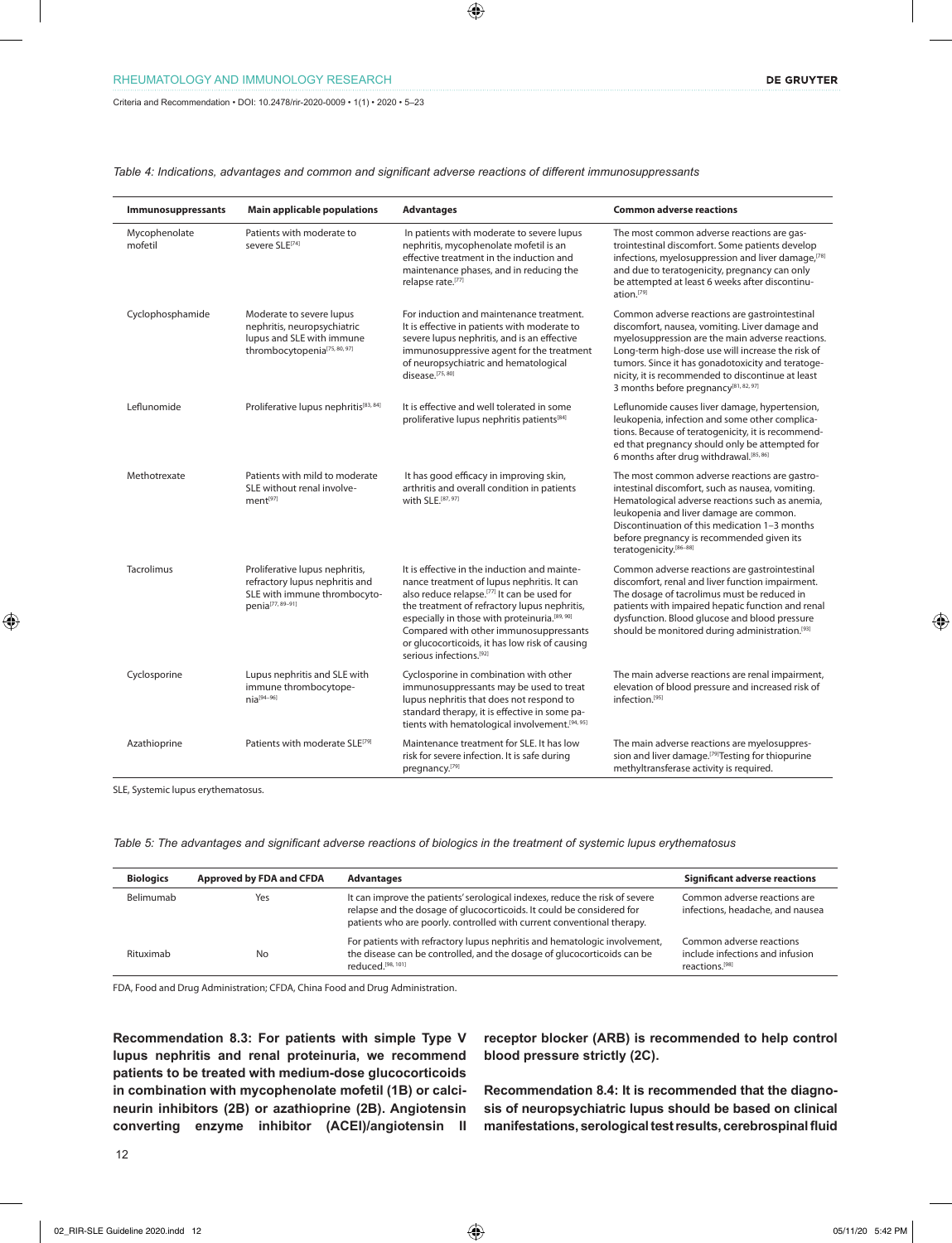**tests and neuroimaging examinations. Neuropsychiatric lupus should be carefully differentiated from the neurological presentations caused by antiphospholipid syndrome (2C).**

**Recommendation 8.5: For patients with severe neuropsychiatric lupus, glucocorticoid pulse therapy (2B) is recommended as first-line therapy, and cyclophosphamide (2B) may be combined if the response is unsatisfactory.**

**Recommendation 8.6: For patients with thrombocytopenia or autoimmune hemolytic anemia, glucocorticoids (2D) or intravenous immunoglobulin (2D) should be used for the treatment; and immunosuppressive medications (2D) may be added to those patients who do not respond well. Rituximab (2C) may be considered for patients with life-threatening hematologic involvement.**

Indications of renal biopsy and pathological classification of lupus nephritis should be conducted according to the latest guidelines and criteria to provide guidance for subsequent treatment.[102–104] For patients with Type II lupus nephritis who are at risk of histological transformation, [105, 106] particularly for patients who do not respond well to initial therapy, treatment with glucocorticoids and/or immunosuppressants are recommended. One network meta-analysis showed that mycophenolate mofetil was comparable to intravenous cyclophosphamide in patients with Type III/IV/V + III/V + IV lupus nephritis undergoing induction therapy. The complete remission rate was similar to intravenous cyclophosphamide *(OR* = *1.44, 95% CI 1.00–2.06)*, and that of calcineurin inhibitors (*OR* = 1.74, 95% *CI* 1.09–2.79). Mycophenolate mofetil was associated with a lower risk of relapse compared with azathioprine in patients with Type III/IV/V + III/V + IV lupus nephritis undergoing maintenance therapy *(OR* = *0.53, 95% CI 0.31–0.90)*. There was no significant difference in the risk of relapse between calcineurin inhibitors *(OR* = *0.64, 95% CI 0.22–1.88)* and cyclophosphamide *(OR* = *1.68, 95% CI 0.51–5.51)*. [75] However, another meta-analysis showed that there were no statistically significant differences in mortality, incidence of end-stage renal disease, nor disease relapse between mycophenolate mofetil and azathioprine during the maintenance treatment period.[107]

One network meta-analysis showed that glucocorticoids in combination with mycophenolate mofetil and calcineurin inhibitors were more effective than glucocorticoids monotherapy in inducing remission of Type V lupus nephritis (most with renal proteinuria). The effect of azathioprine combined with glucocorticoids was not significantly different from glucocorticoids monotherapy.<sup>[76]</sup> Patients with simple Type V lupus nephritis without renal proteinuria have a good prognosis and only require ACEI/ARB for blood pressure control without immunosuppressive therapy.[108]

At present, there are no well-accepted diagnostic criteria and specific laboratory indicators for neuropsychiatric lupus, so the diagnosis of neuropsychiatric lupus is basically exclusive. For patients with diffused neuropsychiatric lupus, CSF antibodies and anti-ribosomal P antibodies are helpful. For patients with focal neuropsychiatric lupus, antiphospholipid antibodies or abnormal brain magnetic resonance imaging (MRI) findings are helpful for diagnosis.[109] MRI abnormalities (including brain atrophy,  $T_{1}$ - and  $T_{2}$ -weighted lesions, etc.) are more common in patients with neuropsychiatric lupus and related to specific manifestations of neuropsychiatric lupus, so MRI is an effective imaging examination for the diagnosis of neuropsychiatric lupus.[110]

For severe neuropsychiatric lupus patients, high-dose methylprednisolone pulse therapy combined with intravenous cyclophosphamide can improve their psychiatric symptoms, and the efficacy is superior to methylprednisolone pulse therapy alone, with a total improvement rates of 94.7% and 46.2%, respectively.

The initial remission rate of glucocorticoids therapy in SLE with severe autoimmune hemolytic anemia can reach 96%, the effectiveness rate of treatment of SLE related immune thrombocytopenia can reach 80%. Treatment with intravenous immunoglobulins and glucocorticoids in combination with immunosuppressants can improve hematologic symptoms in SLE patients with autoimmune hemolytic anemia. [111-113] For SLE patients with severe refractory thrombocytopenia, treatment with low-dose rituximab (100 mg intravenously weekly for 4 times) has an 80% response rate, which improved patient outcomes effectively. Rituximab is an effective treatment in patients with life-threatening acute hemolytic anemia.[114-116]

**Recommendation 9: Patients with severe or refractory SLE, plasma exchange or immunoadsorption (2C) can be considered. For patients who present with refractory SLE or infection, intravenous immunoglobulin (2D) may be considered in addition to the standard treatment.**

In 2018, an epidemiological survey of blood purification treatment of severe pediatric SLE was conducted in 22 hospitals by the Blood Purification Committee of the Pediatrician Association, Chinese Medical Doctor Association. The survey results showed that plasma exchange and DNA immunoadsorption could improve the clinical symptoms of severe pediatric SLE patients, with the improvement rates of 87.3% and 87.8%, respectively.<sup>[117]</sup> Plasma exchange and immunoadsorption can improve clinical symptoms in the short term in severe or refractory SLE patients, but cannot improve their final outcomes. Therefore, Plasma exchange and immunoadsorption can be used as adjunct treatments.[118, 119]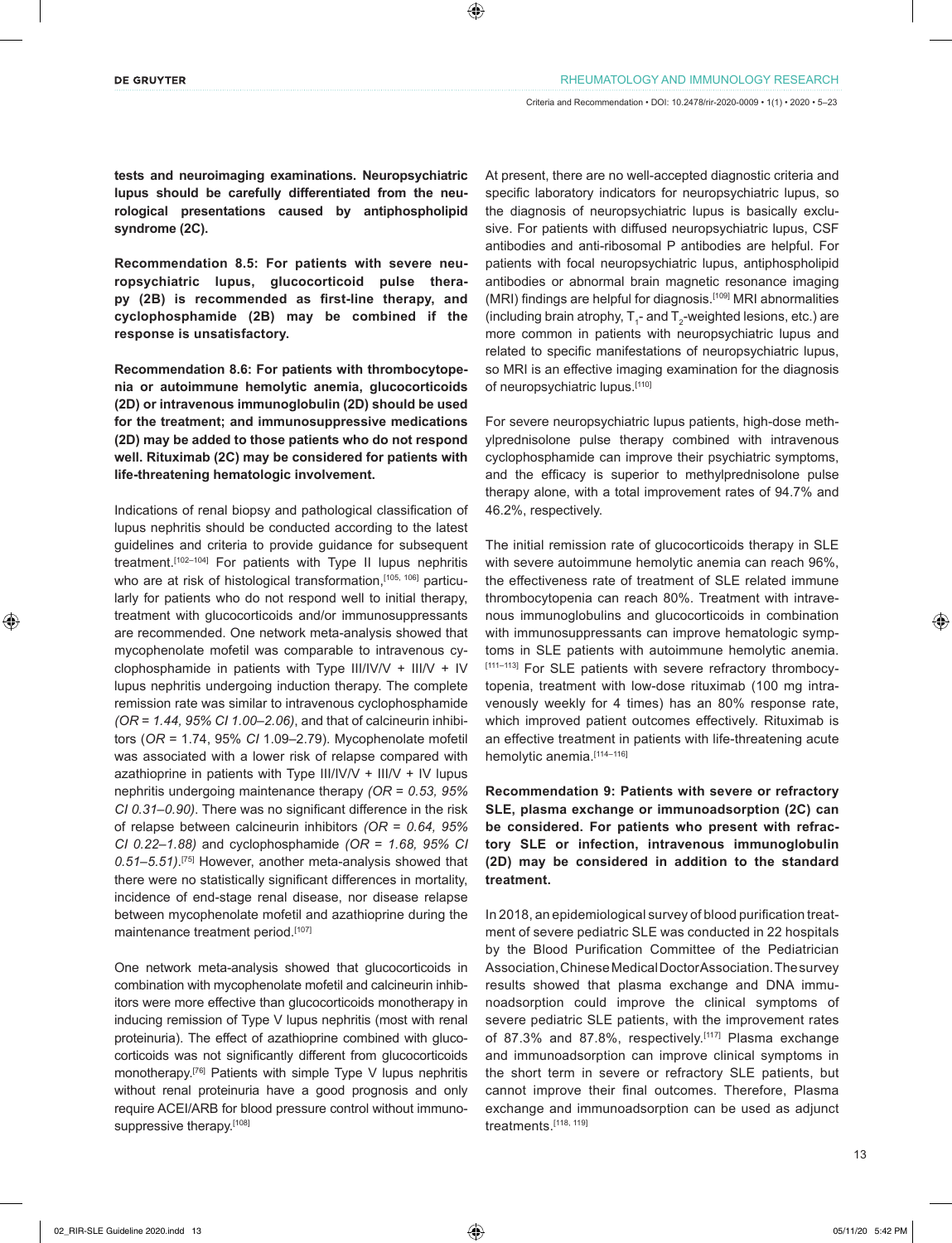Intravenous immunoglobulins may improve clinical outcomes in patients with refractory SLE or infection, but the quality of evidence is very low.[120, 121]

Tripterygium wilfordii is an effective treatment of SLE. However, more attention must be paid to its reproductive toxicity. The reported incidence rate of reproductive toxicity is 17.9% (95% CI 0.14–0.22).[122, 123]

### **Recommendation 10: Infection is the leading cause of death in patients with SLE. The potential risk of infection must be assessed in a timely manner throughout the treatment of SLE (1B).**

The proportion of patients with SLE dying from infection is increasing year by year in China, and infection has become the leading cause of death in patients with SLE in China. The mortality of infection is exceeding 50%<sup>[124]</sup> in SLE patients. Inappropriate use of glucocorticoids *(OR* = *3.05, 95% CI 1.15–8.07)* and immunosuppressants *(OR* = *2.01, 95% CI 1.21–3.32)*, high SLEDAI *(OR* = *0.44, 95% CI 0.32–0.59)*, multiple organs involvement *(OR* = *2.53, 95% CI 1.87–3.42)*, and younger age at disease onset *(OR* = *2.09, 95% CI 1.50–2.91)* are major risk factors for infection in SLE patients.[92,125] Serum high-sensitive C-reactive protein above 50 mg/L, procalcitonin above 0.5 μg/L and lymphocyte count ≤ 1.0 × 10<sup>9</sup>/L suggests an increased risk of infection *(HR* = *4.7, 95% CI 1.6–13.7)*. [126–128] The clinical manifestations of patients should be assessed timely to identify potential infection.

**Recommendation 11: For women with SLE at childbearing age, pregnancy may be considered if the disease activity is stable for at least 6 months without vital organ damage, and the discontinuation of potentially teratogenic medications for a sufficiently safe period of time (2B). If pregnancy is planned, counseling with Rheumatology and Obstetrics specialists and general assessment must be conducted before the start of planning for pregnancy (1B). For pregnant patients, disease activity and fetal growth must be closely monitored (1C). If there is no contraindication, hydroxychloroquine (1B) is recommended throughout pregnancy. If patients who are currently pregnant and have active disease, glucocorticoid and azathioprine can be used to control the disease (2C).**

In order to reduce the complications of pregnancy and improve maternal and fetal outcomes in women with SLE, adequate preparation must be made before conception, and disease activity must be closely monitored during pregnancy. Women with significant impaired organ function and/or with severe organ damage should be informed of pregnancy-related risks.<sup>[129,130]</sup> Compared with patients with inactive lupus nephritis, patients with active lupus nephritis have significantly increased risk for poor maternal outcomes *(OR* = *2.04, 95% CI 1.21–3.45)*,

pre-eclampsia or eclampsia *(OR* = *2.62, 95% CI 1.36–5.05)*, fetal loss *(OR* = *4.90, 95% CI 1.54–15.59)*, preterm delivery *(OR* = *4.26, 95% CI 2.19–8.31)*. [131] Patients with persistent remission for more than 6 months, proteinuria < 0.5 g/d, no renal failure, and cytotoxic drug withdrawal for > 1 year before pregnancy, have better pregnancy outcome including full term delivery rate (76.47% *vs*. 23.08%), live birth rate (80.39% *vs*. 30.77%), the risk of pregnancy-induced hypertension (17.65% *vs*. 23.08%), and preeclampsia or eclampsia (9.80% *vs*. 15.38%) when compared with patients with active disease in the preceding 6 months of pregnancy.[132]

Preconception counselling is essential for successful pregnancy, and planned pregnancy can significantly reduce the risk of disease relapse and adverse maternal and fetal outcomes during pregnancy compared with accidental pregnancy.<sup>[133,134]</sup> Active disease itself could significantly increase the risk of adverse pregnancy outcomes.<sup>[135]</sup> so the disease must be strictly controlled before pregnancy. A multidisciplinary team (including rheumatologists and obstetricians at least) must assess patients before pregnancy and decide whether the patient is suitable for pregnancy. Patient's disease activity must be strictly monitored throughout pregnancy in order to achieve the goal of improving maternal and fetal outcomes.<sup>[136,137]</sup> Multidisciplinary management of pregnant patients with SLE by rheumatologists and obstetricians can be referred to the *Recommendations for Perinatal Management of Chinese Patients with Systemic Lupus Erythematosus*. [138]

Strict surveillance of disease activity and fetal growth during pregnancy are essential for better maternal and fetal outcomes. Risk factors associated with complications during pregnancy, such as antiphospholipid syndrome, must be screened and tested before pregnancy. Patients must be strictly monitored during pregnancy for disease activity, placental function and fetal growth.[137–141]

Hydroxychloroquine may reduce the rate of preterm birth, disease relapse, disease activity and risk of adverse fetal outcomes in pregnant women with SLE. Continuous hydroxychloroquine therapy may reduce disease relapse during pregnancy and postpartum. If there is no contraindication, we recommend continuing HCQ treatment throughout pregnancy. For active SLE patients during pregnancy, glucocorticoid and hydroxychloroquine in addition to immunosuppressants available during pregnancy may be considered for disease control.<sup>[142-144]</sup> The use of azathioprine during pregnancy does not cause fetal teratogenesis and may reduce the risk of disease relapse and improve fetal outcome.[145] Hydroxychloroquine, glucocorticoid, azathioprine, cyclosporine A and tacrolimus may be used to prevent or control SLE relapse during pregnancy, but mycophenolate mofetil, cyclophosphamide, leflunomide and methotrexate should be avoided.<sup>[86]</sup>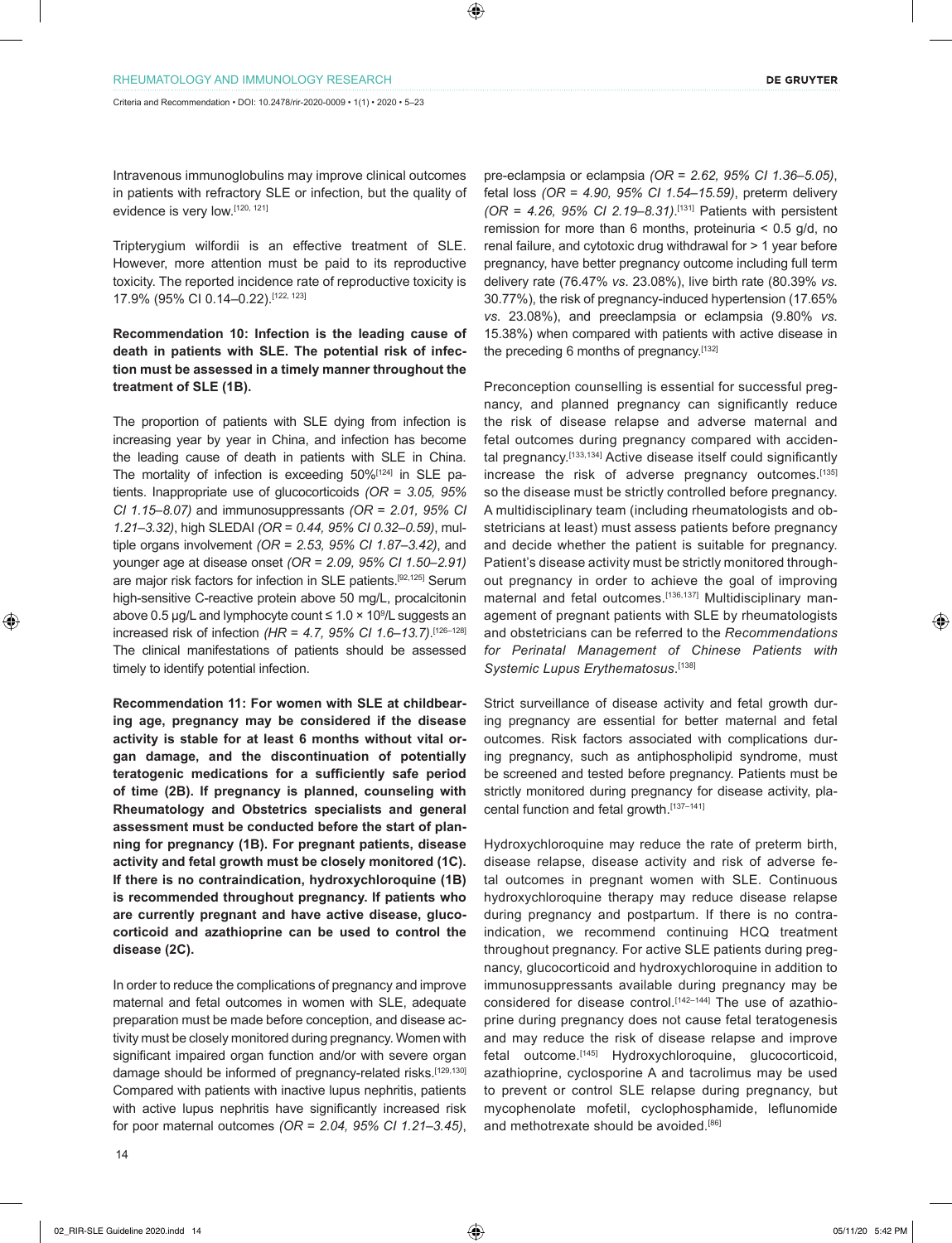**Recommendation 12: Lifestyle modifications is an important component in the management of SLE. We recommend** that **patients with SLE should follow the following principles: (1) avoid exposure to some hazardous substances; (2) avoid sun exposure; (3) moderate exercise; (4) seeking for psychological support if necessary; (5) quit smoking; (6) vitamin D supplement (1C).**

Skin is one of the most frequently involved organs in SLE and is one of the main organ systems that perceive changes in the external environment. Some cosmetics may contain substances that may induce lupus erythematosus or aggravate the disease.<sup>[146, 147]</sup> In addition, patients with SLE should avoid exposure to hair dyes, eyebrow tattoos etc.<sup>[148, 149]</sup> Ultraviolet radiation can induce SLE and sun protection (e.g., sun cream) can protect patients from UV-induced skin irritation, reduce skin inflammation<sup>[150–152]</sup> and disease relapse. Patients receiving exercise intervention can reduce depression  $(SMD = -0.40, 95\% \text{ CI} -0.71 \text{ to } -0.09)$  and fatigue (MD =  $-0.52$ , 95% CI  $-0.91$  to  $-0.13$ ).<sup>[153, 154]</sup> Psychological intervention can reduce anxiety (SMD =  $-0.95$ , 95% CI  $-1.57$  to –0.34), mental stress (SMD = –0.63, 95% CI –1.02 to –0.23) and depression (SMD =  $-1.14$ , 95% CI $-1.84$  to  $-0.44$ ), which is helpful for disease activity control (SMD =  $-0.34$ , 95% CI  $-0.57$  to  $-0.11$ ).<sup>[151]</sup> Patients who smoke have an increased risk of morbidity (OR =  $1.49$ ,  $95\%$  CI 1.06 to 2.08) and a higher SLEDAI (15.6 ±7.8 *vs*. 9.0 ±5.8) than patients who do not smoke.<sup>[155, 156]</sup> Osteoporosis is a major co-morbidity in patients with SLE. Serum vitamin D level is significantly lower in patients with SLE than in healthy subjects, and vitamin D supplementation reduces the inflammation and disease activity in patients with SLE.[157, 158]

A diagram of the diagnosis and treatment pathway for systemic lupus erythematosus (SLE) is shown in Figure 1.

Principal Expert: Xiaofeng Zeng

Principal Methodologist: Yaolong Chen

Member of the Working Group of *2020 Chinese Guidelines for the Diagnosis and Treatment of Systemic Lupus Erythematosus* (sorted by Chinese Pinyin surname): Jinwei Chen (Department of Rheumatology, Xiangya Second Hospital, Central South University); Yaolong Chen (Lanzhou University Evidence-based Medicine Center/GRADE China Center); Xinwang Duan (Department of Rheumatology and Immunology, Second Affiliated Hospital of Nanchang University); Lan He (Department of Rheumatology, First Affiliated Hospital of Xi'an Jiaotong University); Cibo Huang (Department of Rheumatology, Beijing Hospital); Hongzhong Jin (Department of Dermatology, Peking Union Hospital, Peking Union Medical College, Chinese Academy of Medical Sciences); Junqiang Lei (Department of Radiology, the First Hospital of Lanzhou University); Caifeng Li (Department of Rheumatology, Beijing Children's Hospital Affiliated to Capital Medical University); Mengtao Li (Department of Rheumatology, Peking Union Hospital, Peking Union Medical College, Chinese Academy of Medical Sciences); Xiaofeng Li (Department of Rheumatology, Second Hospital of Shanxi Medical University); Xiaomei Li (Department of Rheumatology and Immunology, Anmycin Provincial Hospital); Xiaoxia Li (Department of Rheumatology, Xuanwu Hospital, Capital Medical University); Jin Lin (Department of Rheumatology and Immunology, First Affiliated Hospital of Zhejiang



SLEDAI-2000 combined with the physician's, global assessment to assess the disease activity and severity For active SLE, we recommend to assess disease activity at least every month For stable SLE, we recommend to assess disease activity every 3 to 6 months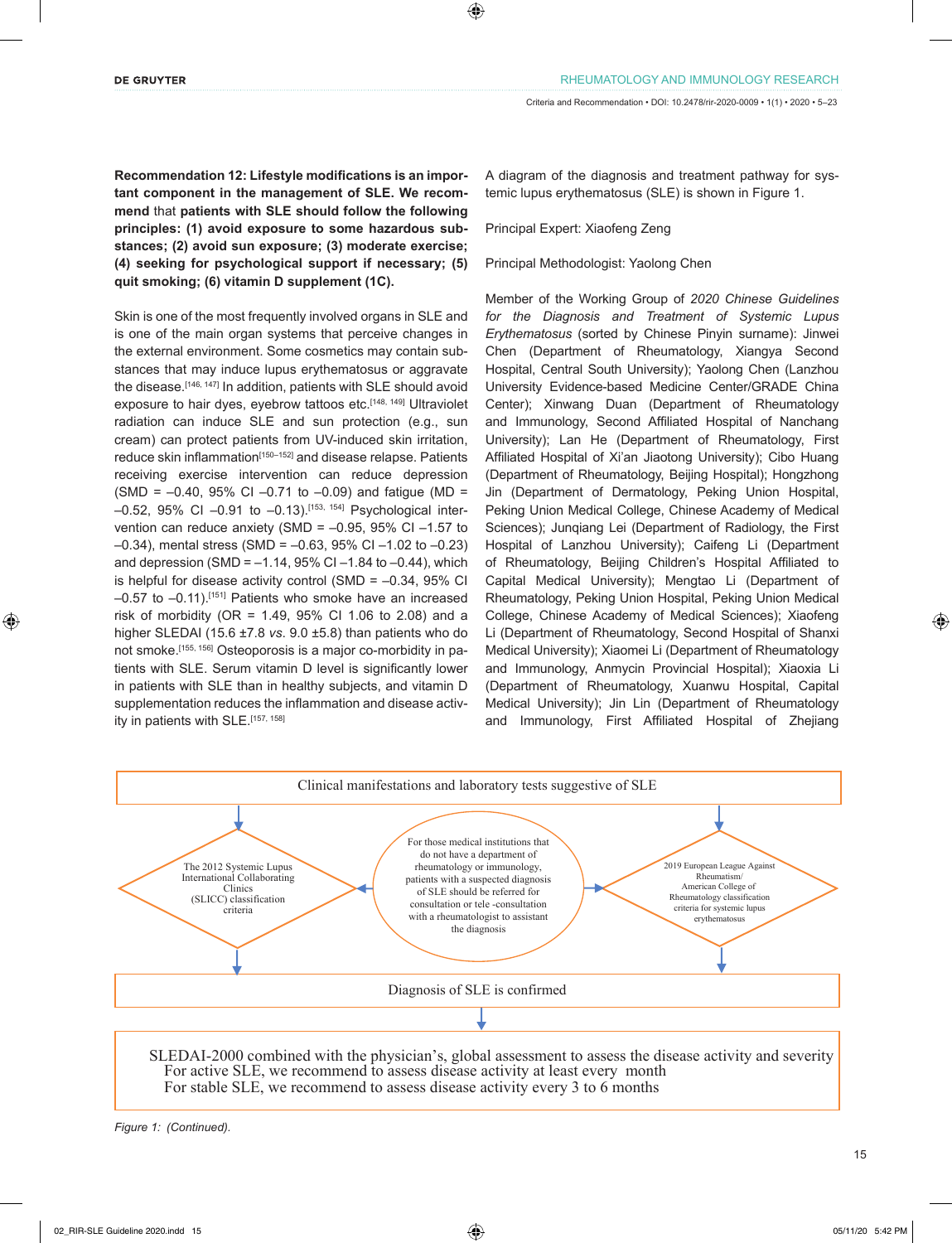### RHEUMATOLOGY AND IMMUNOLOGY RESEARCH

Criteria and Recommendation • DOI: 10.2478/rir-2020-0009 • 1(1) • 2020 • 5–23

|                                                                                                                                           |                                                                 |                                                                                                                                                                                                                                                                                                                                                                                                                                                                                                                                                                                                                                                                                                                                    | <b>Principles for Medication selection</b>                                                                                                                                                                                                                                                                                                                                                                                     | <b>Medication Precautions</b>                                                                                                                                                                                                                                                                                                                                                                       |
|-------------------------------------------------------------------------------------------------------------------------------------------|-----------------------------------------------------------------|------------------------------------------------------------------------------------------------------------------------------------------------------------------------------------------------------------------------------------------------------------------------------------------------------------------------------------------------------------------------------------------------------------------------------------------------------------------------------------------------------------------------------------------------------------------------------------------------------------------------------------------------------------------------------------------------------------------------------------|--------------------------------------------------------------------------------------------------------------------------------------------------------------------------------------------------------------------------------------------------------------------------------------------------------------------------------------------------------------------------------------------------------------------------------|-----------------------------------------------------------------------------------------------------------------------------------------------------------------------------------------------------------------------------------------------------------------------------------------------------------------------------------------------------------------------------------------------------|
| First<br>Hydroxych<br>loroquine<br>Glucocorti<br>coids<br>non-steroidal anti-inflammatory drugs<br>Order<br>of<br>Overlay<br>of<br>Medica |                                                                 |                                                                                                                                                                                                                                                                                                                                                                                                                                                                                                                                                                                                                                                                                                                                    | Long -term hydroxychloroquine is recommended as basic<br>treatment in patients who do not have contraindications                                                                                                                                                                                                                                                                                                               | Ophthalmic<br>risk<br>assessment:<br>High-risk<br>patients should have annual ophthalmologic<br>examination, and low-risk SLE patients are<br>ophthalmologic<br>advised<br>have an<br>to<br>examination annually from the fifth year of<br>medication.                                                                                                                                              |
|                                                                                                                                           |                                                                 |                                                                                                                                                                                                                                                                                                                                                                                                                                                                                                                                                                                                                                                                                                                                    | Mild SLE: Low-dose glucocorticoids $(\leq 10 \text{ mg/day})$ prednisone or equivalent)<br>may be considered in patients not responding to hydroxychloroquine or<br>Moderate SLE: 0.5 to 1 mg $\cdot$ kg <sup>-1</sup> $\cdot$ d <sup>-1</sup> prednisone or equivalent<br>Severe SLE: $\geq 1$ mg • kg <sup>-1</sup> • d <sup>-1</sup> prednisone or equivalent<br>Lupus crises: intravenous methylprednisolone pulse therapy | Individualized glucocorticoid regimens should<br>be instituted according to disease activity and<br>severity of organ involvement. The lowest<br>dose needed to control disease should be<br>used. Clinicians should adjust glucocorticoids<br>doses according to disease activity, and<br>patients with long-term stable disease may<br>consider tapering or discontinuation of<br>glucocorticoid. |
| tions                                                                                                                                     | Immunosu<br>ppressant                                           | For patients :<br>hydroxychloroquine<br>Organ involvement<br>Lupus crises                                                                                                                                                                                                                                                                                                                                                                                                                                                                                                                                                                                                                                                          | • with poor response to glucocorticoids combined with<br>Unable to taper glucocorticoids to a safe dose                                                                                                                                                                                                                                                                                                                        | Choose an appropriate immunosuppressant<br>according to the organ involved, clinical<br>manifestations, childbearing needs, safety and<br>cost. Risk factors for infection caused by<br>long-term use should be monitored.                                                                                                                                                                          |
| other<br>thera<br>pies                                                                                                                    | <b>Biologics</b>                                                |                                                                                                                                                                                                                                                                                                                                                                                                                                                                                                                                                                                                                                                                                                                                    | Patients who respond poorly, are intolerant, or after<br>glucocorticoides and/or immunosuppressive therapy relapsed                                                                                                                                                                                                                                                                                                            | Select biologics based on factors such as<br>safety and cost                                                                                                                                                                                                                                                                                                                                        |
|                                                                                                                                           | Other<br>measures                                               | patients with severe or refractory SLE<br>infection or refractory SLE<br>without childbearing plans                                                                                                                                                                                                                                                                                                                                                                                                                                                                                                                                                                                                                                | Plasma exchange and immunoadsorption may be the options for<br>Immunoglobulin can be used in patients with concomitant<br>Tripterygium wilfordii may be an option for patients with SLE                                                                                                                                                                                                                                        | This adjuvant<br>therapy can<br>be used<br>according<br>disease<br>severity,<br>to<br>infection,<br>fertility<br>needs.<br>concomitant<br>At present, the evidence of efficacy is<br>insufficient in the Chinese SLE patients.                                                                                                                                                                      |
|                                                                                                                                           |                                                                 |                                                                                                                                                                                                                                                                                                                                                                                                                                                                                                                                                                                                                                                                                                                                    |                                                                                                                                                                                                                                                                                                                                                                                                                                |                                                                                                                                                                                                                                                                                                                                                                                                     |
|                                                                                                                                           |                                                                 |                                                                                                                                                                                                                                                                                                                                                                                                                                                                                                                                                                                                                                                                                                                                    | Organ involvement (renal biopsy, CSF tests, neuroimaging and hematology examinations)                                                                                                                                                                                                                                                                                                                                          |                                                                                                                                                                                                                                                                                                                                                                                                     |
|                                                                                                                                           |                                                                 |                                                                                                                                                                                                                                                                                                                                                                                                                                                                                                                                                                                                                                                                                                                                    |                                                                                                                                                                                                                                                                                                                                                                                                                                |                                                                                                                                                                                                                                                                                                                                                                                                     |
| manifestations<br>calcineurin                                                                                                             | Lupus Nephritis (LN)<br>inhibitors,<br>blood pressure strictly. | Type I LN: treatment based on extra-renal<br>Type II LN: Glucocorticoids + immunosuppressant<br>Type III $\pm$ V/IV $\pm$ V LN: glucocorticoids +<br>cyclophosphamide or glucocorticoids + mycophenolate<br>mofetil for remission induction. Mycophenolate<br>mofetil or azathioprine for maintenance treatment.<br>Type V LN: Adjuvantly treated with angiotensin-<br>converting enzyme inhibitors (ACEIs)/angiotensin II<br>receptor blockers (ARBs) in patients with non-<br>nephrotic proteinuria. Medium-dose glucocorticoid<br>plus mycophenolate mofetil, glucocorticoids +<br>glucocorticoids<br>plus<br>azathioprine for patients with nephrotic proteinuria. It<br>is suggested that ACEI/ARBs should be used to control | Neuropsychiatric lupus<br>For severe neuropsychiatric lupus: first<br>treated with glucocorticoids pulse therapy;<br>combined with cyclophosphamide if the<br>response to glucocorticoids pulse<br>therapy alone is unsatisfactory                                                                                                                                                                                             | Hematological system<br>Thrombocytopenia/autoimmune hemolytic<br>anemia: glucocorticoids or immunoglobu-<br>lins can be used; adding of immunosuppres-<br>sants if patient responds to glucocorticoids<br>or immunoglobulins poorly, For patients<br>with refractory SLE, glucocorticoids<br>combined with rituximab could be used.                                                                 |
|                                                                                                                                           |                                                                 |                                                                                                                                                                                                                                                                                                                                                                                                                                                                                                                                                                                                                                                                                                                                    |                                                                                                                                                                                                                                                                                                                                                                                                                                |                                                                                                                                                                                                                                                                                                                                                                                                     |
|                                                                                                                                           |                                                                 | necessary; quit smoking; supplement of vitamin D                                                                                                                                                                                                                                                                                                                                                                                                                                                                                                                                                                                                                                                                                   | Non-drug management: avoid exposure to some hazardous substances; avoid sunexposure; moderate exercise; psychological consultation if                                                                                                                                                                                                                                                                                          |                                                                                                                                                                                                                                                                                                                                                                                                     |

*Figure 1: The diagnosis and treatment algorithm for systemic lupus erythematosus (SLE).*

University Medical College); Dongzhou Liu (Department of Rheumatology, Shenzhen People's Hospital); Shengyun Liu (Department of Rheumatology, First Affiliated Hospital of Zhengzhou University); Yi Liu (Department of Rheumatology

and Immunology, West China Hospital, Sichuan University); Liangjing Lyu (Department of Rheumatology and Immunology, Renji Hospital Affiliated to Shanghai Jiaotong University School of Medicine); Yijun Song (Department of Gynecology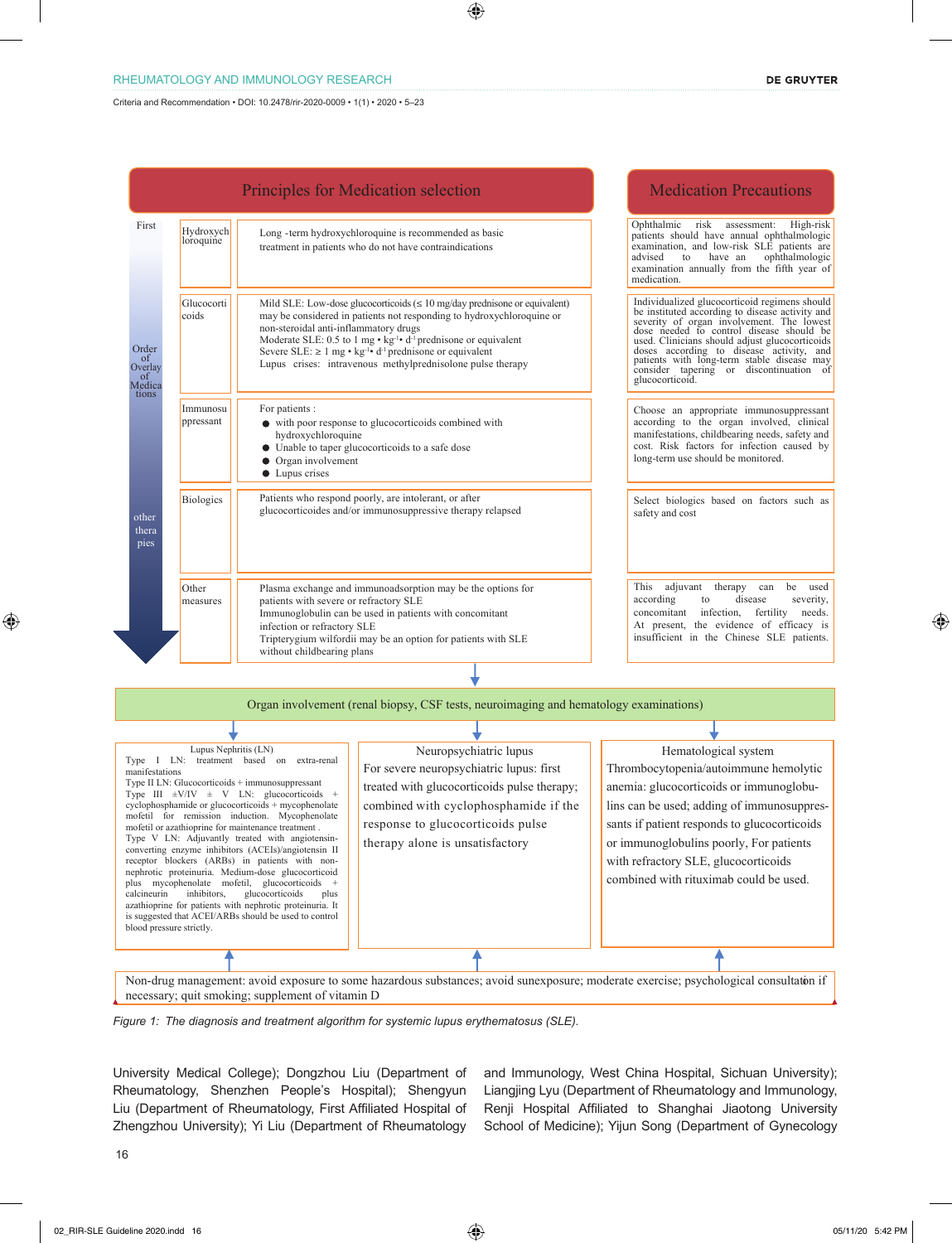and Obstetrics, Peking Union Medical College, Peking Union Medical College, Chinese Academy of Medical Sciences); Yin Su (Department of Rheumatology, Peking University People's Hospital); Lingyun Sun (Department of Rheumatology and Immunology, Drum Tower Hospital, Nanjing University School of Medicine); Xinping Tian (Department of Rheumatology, Peking Union Medical College Hospital, Peking Union Medical College, Chinese Academy of Medical Sciences); Qian Gong (Department of Rheumatology, Peking Union Medical College Hospital, Peking Union Medical College, Chinese Academy of Medical Sciences); Zhenbiao Wu (Department of Rheumatology and Immunology, Xijing Hospital, Air Force Military Medical University); Lijun Wu (Department of Rheumatology, Xinjiang Uygur Autonomous Region People's Hospital); Weiguo Xiao (Department of Rheumatology, First Affiliated Hospital of China Medical University); Huji Xu (Department of Rheumatology and Immunology, Shanghai Changzheng Hospital, the Second Military Medical University); Jian Xu (Department of Rheumatic Immunology, First Affiliated Hospital of Kunming Medical University); Xunde Yang (Department of Rheumatology, Ruijin Hospital, Shanghai Jiaotong University School of Medicine); Min Yang (Department of Rheumatology, Southern Hospital, Southern Medical University); Xiaofeng Zeng (Department of Rheumatology, Peking Union Hospital, Peking Union Medical College, Chinese Academy of Medical Sciences); Feng Zhan (Department of Rheumatology, Hainan People's Hospital); Miaojia Zhang (Department of Rheumatology and Immunology, Jiangsu Provincial People's Hospital); Wen Zhang (Department of Rheumatology, Peking Union Medical

Conflict of Interest

*All authors declared that there was no conflict of interest.*

### References

[1] Durcan L, O'Dwyer T, Petri M. Management Strategies and Future Directions for Systemic Lupus Erytthematosus in Adults. Lancet. 2019;393(10188):2332–2343. doi: 10.1016/S0140-6736(19) 30237-5. [2] Fava A, Petri M. Systemic Lupus Erythematosus: Diagnosis and Clinical Management. J Autoimmun. 2019;96:1–13. doi: 10.1016/j. jaut.2018.11.001.

[3] Lisne*vs*kaia L, Murphy G, Isenberg D. Systemic Lupus Erythematosus. Lancet. 2014;384(9957):1878–1888. doi: 10.1016/S0140- 6736(14)60128-8.

[4] Rees F, Doherty M, Grainge MJ, *et al.* The Worldwide Incidence and Prevalence of Systemic Lupus Erythematosus: A Systematic Review of Epidemiological Studies. Rheumatology. 2017;56(11): 1945–1961. doi: 10.1093/rheumatology/kex260.

[5] Zeng QY, Chen R, Darmawan J, *et al.* Rheumatic Diseases in China. Arthritis Res Ther. 2008;10:R17–R27. doi: 10.1186/ar2368.

[6] Li M, Zhang W, Leng X, *et al.* Chinese SLE Treatment and Research Croup (CSTAR) Registry: I. Major Clinical Characteristics of Chinese Patients With Systemic Lupus Erythematosus. Lupus. 2013;22(11):1192–1199. doi: 10.1177/0961203313499086.

College, Peking Union Medical College, Chinese Academy of Medical Sciences); Xiao Zhang (Guangdong Provincial General Hospital); Zhiyi Zhang (Department of Rheumatology, First Affiliated Hospital Affiliated to Harbin Medical University); Zhuoli Zhang (Department of Rheumatology, Peking University First Hospital); Cheng Zhao (Department of Rheumatology and Immunology, First Affiliated Hospital of Guangxi Medical University); Dongbao Zhao (Department of Rheumatology, First Affiliated Hospital of Naval Military Medical University); Jiuliang Zhao (Department of Rheumatology, Peking Union Medical College Hospital, Chinese Academy of Medical Sciences); Yan Zhao (Department of Rheumatology and Immunology, Peking Union Medical College, Peking Union Medical College, Chinese Academy of Medical Sciences); Yi Zheng (Department of Rheumatology, Beijing Chaoyang Hospital, Capital Medical University); Xiaoxia Zuo (Department of Rheumatology, Xiangya Hospital, Central South University).

### **Member of Evidence Evaluation Team**

Qi Zhou (Lanzhou University College of First Clinical Medicine, Lanzhou University); Zijun Gong (Lanzhou University School of Basic Medicine); Qianling Shi (Lanzhou University School of Clinical Medicine); Jianjian Gong (Lanzhou University School of Public Health, Lanzhou University); Yanfang Ma (Center for Evidence-based Medicine, Lanzhou University); Xufei Luo (Lanzhou University School of Public Health, Lanzhou University).

[7] Zhang S, Su J, Li X, *et al.* Chinese SLE Treatment and Research Group (CSTAR) Registry: V. Gender Impact on Chinese Patients With Systemic Lupus Erythematosus. Lupus. 2015;24(12):1–9. doi: 10.1177/0961203315585813.

[8] Wang Z, Li M, Zhao J, *et al.* 220 Clinical Characteristics and Remission of Patients With Systemic Lupus Erythematosus in China: Results From SLE Treatment and Research Group (CSTAR) Registry With a Real-Time Collecting System. Lupus Sci Med. 2019;6(Suppl 1):A164. doi: 10.1136/lupus-2019-lsm.220.

[9] Merrell M, Shulman LE. Determination of Prognosis in Chronic Disease, Illustrated By Systemic Lupus Erythematosus. J Chronic Dis. 1955;1(1):1–32. doi: 10.1016/0021-9681(55)90018-7.

[10] Borchers AT, Keen CL, Shoenfeld Y, *et al.* Surviving the Butterfly and the Wolf: Mortality Trends in Systemic Lupus Erythematosus. Autoimmun Rev. 2004;3(6):423–453. doi: 10.1016/j.autrev.2004.04.002.

[11] Tektonidou MG, Lewandowski LB, Hu J, *et al.* Survival in Adults and Children With Systemic Lupus Erythematosus: A Systematic Review and Bayesian Meta-Analysis of Studies From 1950 to 2016.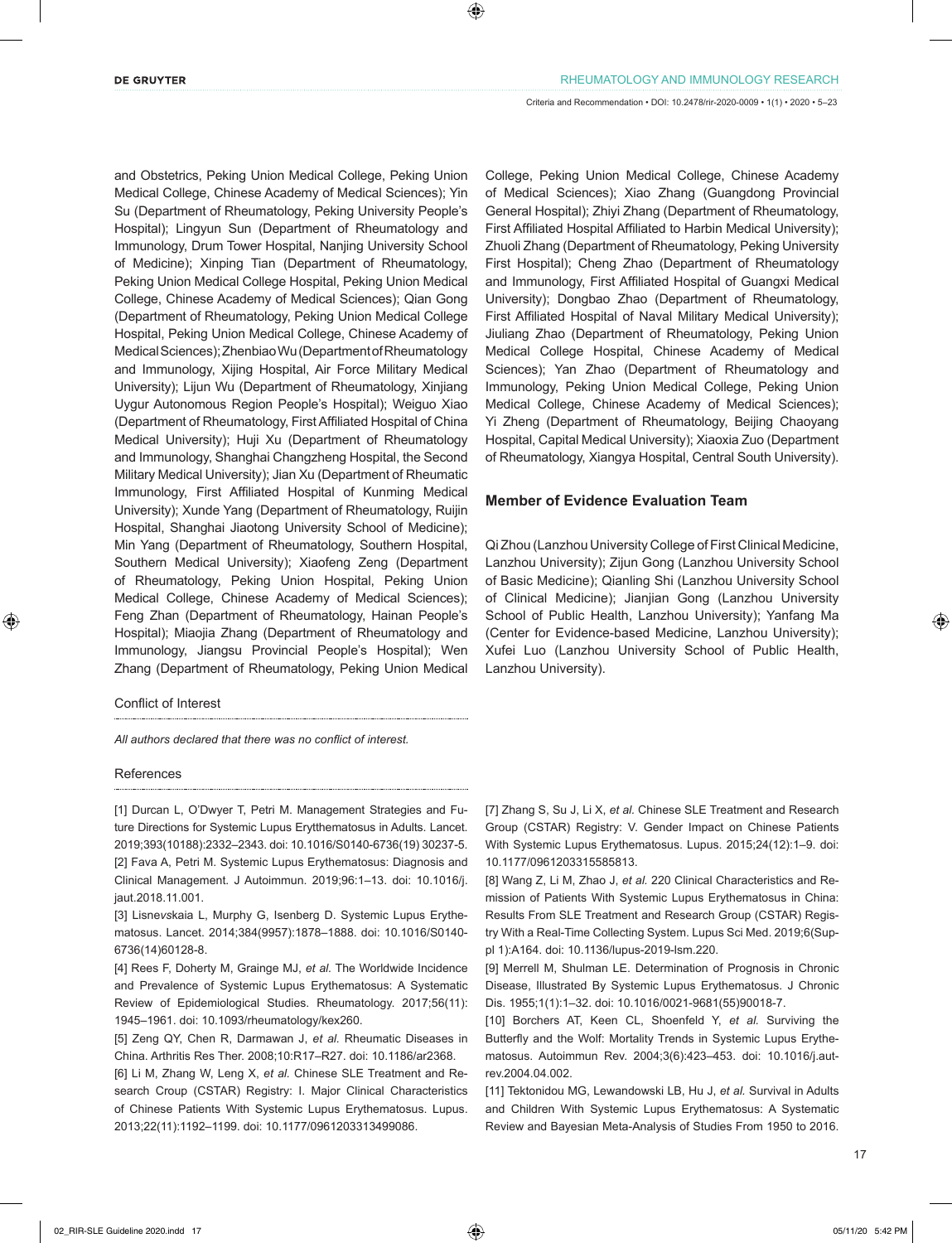Ann Rheum Dis. 2017;76(12):2009–2016. doi: 10.1136/annrheumdis-2017-211663.

[12] Fanouriakis A, Kostopoulou M, Alunno A, *et al.* 2019 Update of the EULAR Recommendations for the Management of Systemic Lupus Erythematosus. Ann Rheum Dis. 2019;78(6):736–745. doi: 10.1136/annrheumdis-2019-215089.

[13] Gordon C, Amissah-Arthur MB, Gayed M, et al. The British Society for Rheumatology Guideline for the Management of Systemic Lupus Erythematosus in Adults. Rheumatology (Oxford). 2017;57(1):e1–e45. doi: 10.1093/rheumatology/kex286.

[14] Pons-Estel BA, Bonfa E, Soriano ER. First Latin American Clinical Practice Guidelines for the Treatment of Systemic Lupus Erythematosus: Latin American Group for the Study of Lupus (GLADEL)-Pan-American League of Associations of Rheumatology (PANLAR). Ann Rheum Dis. 2018;77:1549–1557. doi: 10.1136/rmdopen-2018-000793.

[15] Chinese Rheumatology Association. Guidelines for the Diagnosis and Treatment of Systemic Lupus Erythematosus. Chinese J Rheumatol. 2010;14(5):342–346. doi: 10.3760/cma.j. issn.1007- 7480.2010.05.016.

[16] Wu C, Li C, Wu Q, *et al.* Chinese Systemic Lupus Erythematosus Treatment and Research Group Registry IX: Clinical Features and Survival of Childhood-Onset Systemic Lupus Erythematosus in China. Chin Med J. 2017;130(11):1276–1282. doi: 10.4103/0366- 6999.206346.

[17] Wang Ziqian. Long-term Prognosis in Chinese Patients With Systemic Lupus Erythematosus–A CSTAR Cohort Study. Beijing: Beijing Union Medical College; 2016.

[18] World Health Organization. WHO Handbook for Guideline Development. 2nd ed. Vienna: World Health Organization; 2014.

[19] Jiang Zhuming, Zhan Siyan, Jia Xiaowei, *et al.* Basic Methods and Procedures for Develop/Revising the Clinical Diagnosis and Treatment Guidelines. Nat Med J China. 2016;96(4):250–253. doi: 10.3760/cma.j.isn.0376-2491.2016.04.004.

[20] Brouwers MC, Kho ME, Browman GP, *et al.* AGREE II: Advancing Guideline Development, Reporting and Evaluation in Health Care. CMAJ. 2010;182(18):E839–E842. doi: 10.1503/cmaj.090449.

[21] Chen Y, Yang K, Marušic A, *et al.* A Reporting Tool for Practice Guidelines in Health Care: the RIGHT Statement. Ann Intern Med. 2017;166(2):128–132. doi: 10.1016/j.zefq.2017.10.008.

[22] Chen YL, Wang XQ, Wang Q, *et al.* Follow the Reporting Guidance to Improve the Quality of Guidelines Report. Chinese J Int Med. 2018;57(3):168–170. doi: 10.3760/cma.j.i sn.0578-1426.2018.03.003.

[23] Shea BJ, Grimshaw JM, Wells GA, *et al.* Development of AM-STAR: A Measurement Tool to Assess the Methodological Quality of Systematic Reviews. BMC Med Res Methodol. 2007;7(2):1–7. doi: 10.1186/1471-2288-7-10.

[24] Higgins JP, Altman DG, Gøtzsche PC, *et al.* The Cochrane Collaboration's Tool for Assessing Risk of Bias in Randomised Trials. BMJ. 2011;343:d5928. doi: 10.1136/bmj.d5928.

[25] Whiting PF, Rutjes AW, Westwood ME, *et al.* QUADAS-2: A Revised Tool for the Quality Assessment of Diagnostic Accuracy Studies. Ann Intern Med. 2011;155(8):529–536. doi: 10.7326/0003-4819- 155-8-201110180-00009.

[26] Wells GA, Shea BJ, O'Connell D, *et al.* The Newcastle-Ottawa Scale (NOS) for Assessing the Quality of Nonrandomized Studies in Meta-Analyses; 2019. http://www.ohri.ca/programs/clinical\_epidemiology/nosgen.pxlf. Accessed at January 19, 2020

[27] Guyatt G, Oxman AD, Akl EA, *et al.* GRADE Guidelines: 1. Introduction-GRADE Evidence Profiles and Summary of Findings Tables. J Clin Epidemiol. 2011;64(4):383–394. doi: 10.1016/j.jclinepi.2010.04.026.

[28] Chen Yaolong, Yao Liang, Norris S, *et al.* Application of GRADE in Systematic Reviews: Necessity, Frequently-Asked Questions and Concerns. Chinese J Evidence-Based Med. 2013;13(12): 1401–1404. doi: 10.7507/1672-2531.20130240.

[29] Yao Liang, Chen Yaolong, Du Liang, *et al.* Application of GRADE in Systematic Reviews of Diagnostic Accuracy Tests: A Case Analysis. Chinese J Evidence-Based Med. 2014;14(11):1407–1412. doi: 10.7507/1672-2531.20140226.

[30] Chen Yaolong, Yao Liang, Du Liang, *et al.* Rationales, Methods, Challenges and Development Tendency of Using GRADE in Systematic Reviews of Diagnostic Accuracy Tests. Chinese J Evidence-Based Med. 2014;14(11):1402–1406. doi: 10.7507/1672- 2531.20140225.

[31] Yang Nan, Xiao Shujun, Zhou Qi, *et al.* An Introduction of Principles and Methods of Applying GRADE to Network Metaanalysis. Chinese J Evidence-Based Med. 2016;16(5):598–603. doi: 10.7507/1672-2531.20160092.

[32] Vernooij RW, Alonso-Coello P, Brouwers M, *et al.* Reporting Items for Updated Clinical Guidelines: Checklist for the Reporting of Updated Guidelines (CheckUp). PLoS Med. 2017;14(1):e1002207. doi: 10.1371/journal.pmed.1002207.

[33] Aringer M, Costenbader K, Daikh D, *et al.* 2019 European League Against Rheumatism/American College of Rheumatology Classification Criteria for Systemic Lupus Erythematosus. Ann Rheum Dis. 2019;78(9):1151–1159. doi: 10.1136/annrheumdis-2018-214819.

[34] Dahlström Ö, Sjöwall C. The Diagnostic Accuracies of the 2012 SLICC Criteria and the Proposed EULAR/ACR Criteria for Systemic Lupus Erythematosus Classification Are Comparable. Lupus. 2019;28(6):778–782. doi: 10.1177/0961203319846388.

[35] Zheng Yiging. Comparison of ACR Classification Criteria for Systemic Lupus Erythematosus. Fuzhou: Fujian Medical University; 2013.

[36] Guo Yufan, Chen Zhiwei. Preliminary verification of 2009 ACR-SLE Classification and Diagnostic Criteria. J Suzhou Univ (Medical Edition). 2012;(2):123–124. doi: CNKI: SUN: SYXU.0.2012- 02-031.

[37] McDougall JA, Helmick CG, Lim SS, *et al.* Differences in the Diagnosis and Management of Systemic Lupus Erythematosus by Primary Care and Specialist Providers in the American Indian/ Alaska Native population. Lupus. 2018;27(7):1169–1176. doi: 10.1177/0961203318763529.

[38] Keeling SO, Vandermeer B, Medina J, *et al.* Measuring Disease Activity and Damage With Validated Metrics: A Systematic Review on Mortality and Damage in Systemic Lupus Erythematosus. J Rheumatol. 2018;45(10):1448–1461. doi: 10.3899/jrheum.171310.

[39] Van Vollenhoven RF, Mosca M, Bertsias G, *et al.* Treat-to-Target in Systemic Lupus Erythematosus: Recommendations From an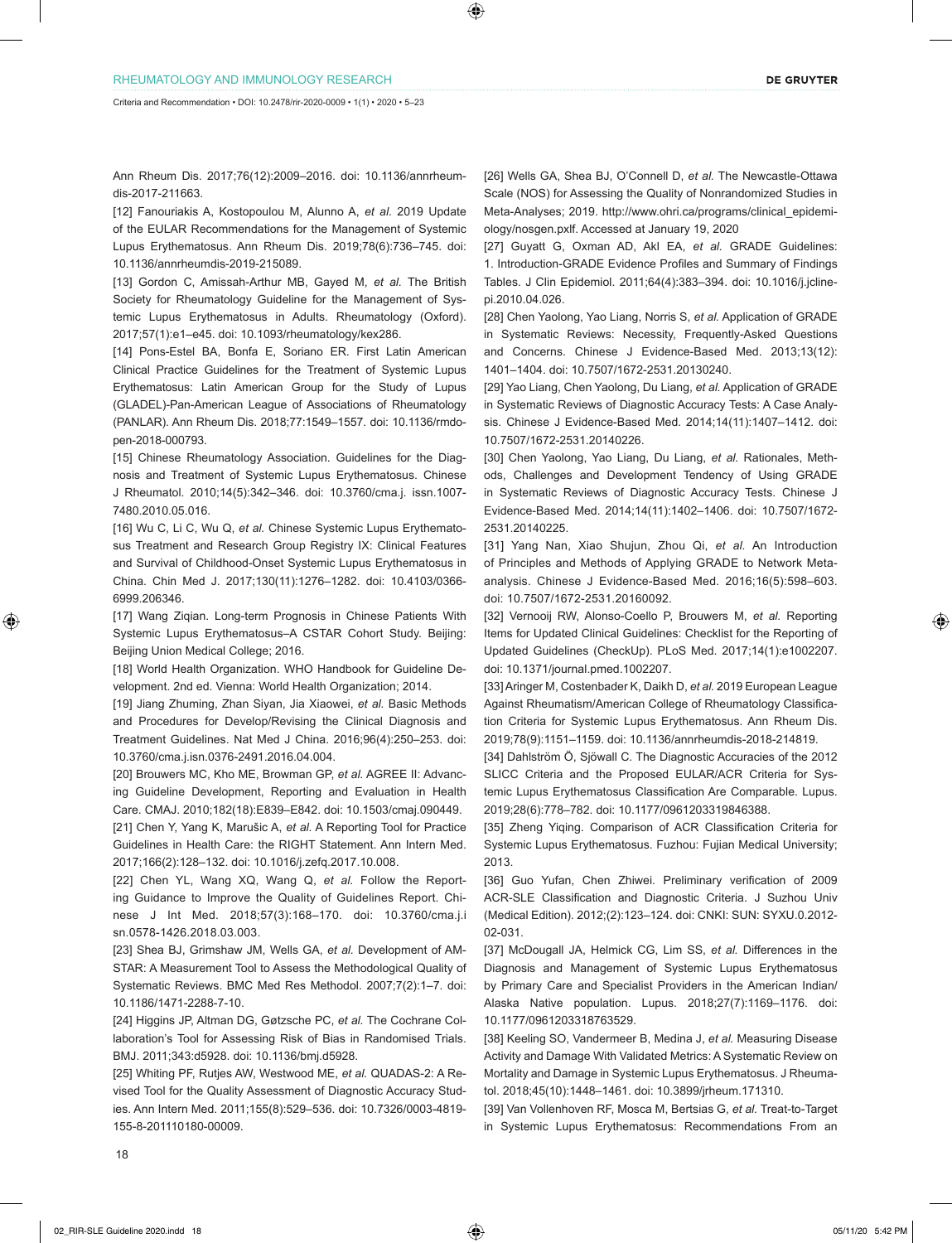International Task Force. Ann Rheum Dis. 2014;73(6):958–967. doi: 10.1136/annrheumdis-2013-205139.

[40] Nossent J, Kiss E, Rozman B, *et al.* Disease Activity and Damage Accrual During the Early Disease Course in a Multinational Inception Cohort of Patients With Systemic Lupus Erythematosus. Lupus. 2010;19(8):949–956. doi: 10.1177/0961203310366572.

[41] Ugarte-Gil MF, Wojdyla D, Pons-Estel GJ, *et al.* Remission and Low Disease Activity Status (LDAS) Protect Lupus Patients From Damage Occurrence: Data From a Multiethnic, Multinational Latin American Lupus Cohort (GLADEL). Ann Rheum Dis. 2017;76(12):2071–2074. doi: 10.1136/annrheumdis-2017-211814.

[42] Mikdashi J, Nived O. Measuring Disease Activity in Adults With Systemic Lupus Erythematosus: The Challenges of Administrative Burden and Responsiveness to Patient Concerns in Clinical Research. Arthritis Res Ther. 2015;17(1):183. doi: 10.1186/s13075-015- 0702-6.

[43] Bombardier C, Gladman DD, Urowitz MB, *et al.* Derivation of the SLEDAI. A Disease Activity Index for Lupus Patients. The Committee on Prognosis Studies in SLE. Arthritis Rheum. 1992;35(6):630–640. doi: 10.1002/art.1780350606.

[44] Petri M, Buyon J, Skovron M, *et al.* Reliability of SELENA SLEDAI and Relapse as Clinical Trial Outcome Measures. Arthritis Rheum. 1998;41(9):S218.

[45] Gladman DD, Ibanez D, Urowitz MB. Systemic Lupus Erythematosus Disease Activity Index 2000. J Rheumatol. 2002;29(2):288– 291. doi: 10.1097/00124743-200202000-00018.

[46] Symmons DP, Coppock JS, Bacon PA, *et al.* Development and Assessment of a Computerized Index of Clinical Disease Activity in Systemic Lupus Erythematosus. Members of the British Isles Lupus Assessment Group (BILAG). Q J Med. 1988;69(259):927–937. [47] Isenberg DA, Rahman A, Allen E, *et al.* BILAG 2004. Development and Initial Validation of an Updated Version of the British Isles Lupus Assessment Group's Disease Activity Index for Patients With Systemic Lupus Erythematosus. Rheumatology (Oxford). 2005;44(7):902–906. doi: 10.1093/rheumatology/keh624.

[48] Liang MH, Socher SA, Larson MG, et al. Reliability and Validity of Six Systems for the Clinical Assessment of Disease Activity in Systemic Lupus Erythematosus. Arthritis Rheum. 1989;32(9):1107– 1118. doi: 10.1002/anr.1780320909.

[49] Bae SC, Koh HK, Chang DK, et al. Reliability and Validity of Systemic Lupus Activity Measure-Revised (Slam-R) for Measuring Clinical Disease Activity in Systemic Lupus Erythematosus. Lupus. 2001;10(6):405–409. doi: 10.1191/096120301678646146.

[50] Keeling SO, Alabduiubalnabi Z, Avina-Zubieta A, *et al.* Canadian Rheumatology Association Recommendations for the Assessment and Monitoring of Systemic Lupus Erythematosus. J Rheumatol. 2018;45(10):1426–1439. doi: 10.3899/jrheum.171459.

[51] América GU, Luis MV, Gerald MG, *et al.* The Systemic Lupus Activity Measure-Revised, the Mexican Systemic Lupus Erythematosus Disease Activity Index (SLEDAI), and a Modified SLEDAI-2K Are Adequate Instruments to Measure Disease Activity in Systemic Lupus Erythematosus. J Rheumatol. 2004;31(10):1934–1940. doi: 10.1097/01.rhu.0000141832.32720.a4.

[52] Cook RJ, Gladman DD, Pericak D, *et al.* Prediction of Short Term Mortality in Systemic Lupus Erythematosus With Time Dependent Measures of Disease Activity. J Rheumatol. 2000;27(8):1892–1895. doi: 10.1097/00124743-200008000-00013.

[53] Guideline Development Group of the Clinical Practice Guideline on Systemic Lupus Erythematosus. Clinical Practice Guideline on Systemic Lupus Erythematosus. Madrid(Spain): Ministry of Health, Social Services and Equality. 2015:1–434.

[54] Dafna G, Ellen G, Charles G, *et al.* The Development and Initial Validation of the Systemic Lupus International Collaborating Clinics/American College of Rheumatology Damage Index for Systemic Lupus Erythematosus. Arthritis Rheum. 1996;39(3):363–369. doi: 10.1002/art.1780390303.

[55] Chinese Rheumatology Association. 2016 Guidelines for the Diagnosis and Treatment of Gout in China. Chinese J Int Med. 2016;55(11):892–899. doi: 10.3760/cma.j.isn.0578-1426.2016.11.019. [56] Expert Group of the Chinese Systemic Lupus Erythematosus Research Group. Expert Consensus on the Rational Use of Glucocorticoids in Patients With Systemic Lupus Erythematosus. Chinese J Int Med. 2014;53(6):502–504. doi: 10.3760/cma.j.i sn.0578-1426.06.2014.023.

[57] Trujillo-Martín MM, de Larrinoa IRFF, Ruíz-Irastorza G, *et al.* Clinical Practice Guidelines for Systemic Lupus Erythematosus: Recommendations for General Clinical Management. Med Clin (Barc). 2016;146(9):413.e1–413.e14. doi: 10.1016/j.medcli.2016.01.013.

[58] Tie Ning. Analysis of the Effect of Glucocorticoid Pulse Treatment on Metabolism and Immune Function in Female Patients With Systemic Lupus Erythematosus. Chinese J Front Med Sci (Electronic Version). 2017;9(10):149–152. doi: 10.12037/ YXQY.2017.10-32.

[59] Ning Guang. Basic Principles of Clinical Application of Glucocorticoids. Chinese J Practical Int Med. 2013;33(10):756–759.

[60] Sarnes E, Crofford L, Watson M, *et al.* Incidence and US Costs of Glucocorticoid-Associated Adverse Events: A Systematic Literature Review. Clin Ther. 2011;33(10):1413–1432. doi: 10.1016/j. clinthera.2011.09.009.

[61] Ruiz-Arruza I, Ugarte A, Cabezas-Rodriguez I, *et al.* Glucocorticoids and Irreversible Damage in Patients With Systemic Lupus Erythematosus. Rheumatology (Oxford). 2014;53(8):1470–1476. doi: 10.1093/rheumatology/keu148.

[62] Wei L, MacDonald TM, Walker BR. Taking Glucocorticoids by Prescription is Associated With Subsequent Cardiovascular Disease. Ann Intern Med. 2004;141(10):764–770. doi: 10.7326/0003-4819- 141-10-200411160-00007.

[63] ChineseAnesthesiology Association. Expert Consensus on Perioperative Use of Adrenal Glucocorticoids (2017 Edition). J Clin Anesthesiol. 2017;33(7):712–716.

[64] Ruiz-Irastorza G, Ramos-Casals M, Brito-Zeron P, *et al.* Clinical Efficacy and Side Effects Of Antimalarials in Systemic Lupus Erythematosus: A Systematic Review. Ann Rheum Dis. 2010;69(1):20–28. doi: 10.1136/ard.2008.101766.

[65] Fan W, Wei Z, Shiying W, *et al.* Protective Effects of Antimalarials in Chinese Patients With Systemic Lupus Erythematosus. Ann Rheum Dis. 2018;78:e80. doi: 10.1136/annrheumdis-2018-213819.

[66] Sankhyan P, Boonpheng B, Cook C. Hydroxychloroquine and the Risk of Thrombotic Events in Systemic Lupus Erythematosus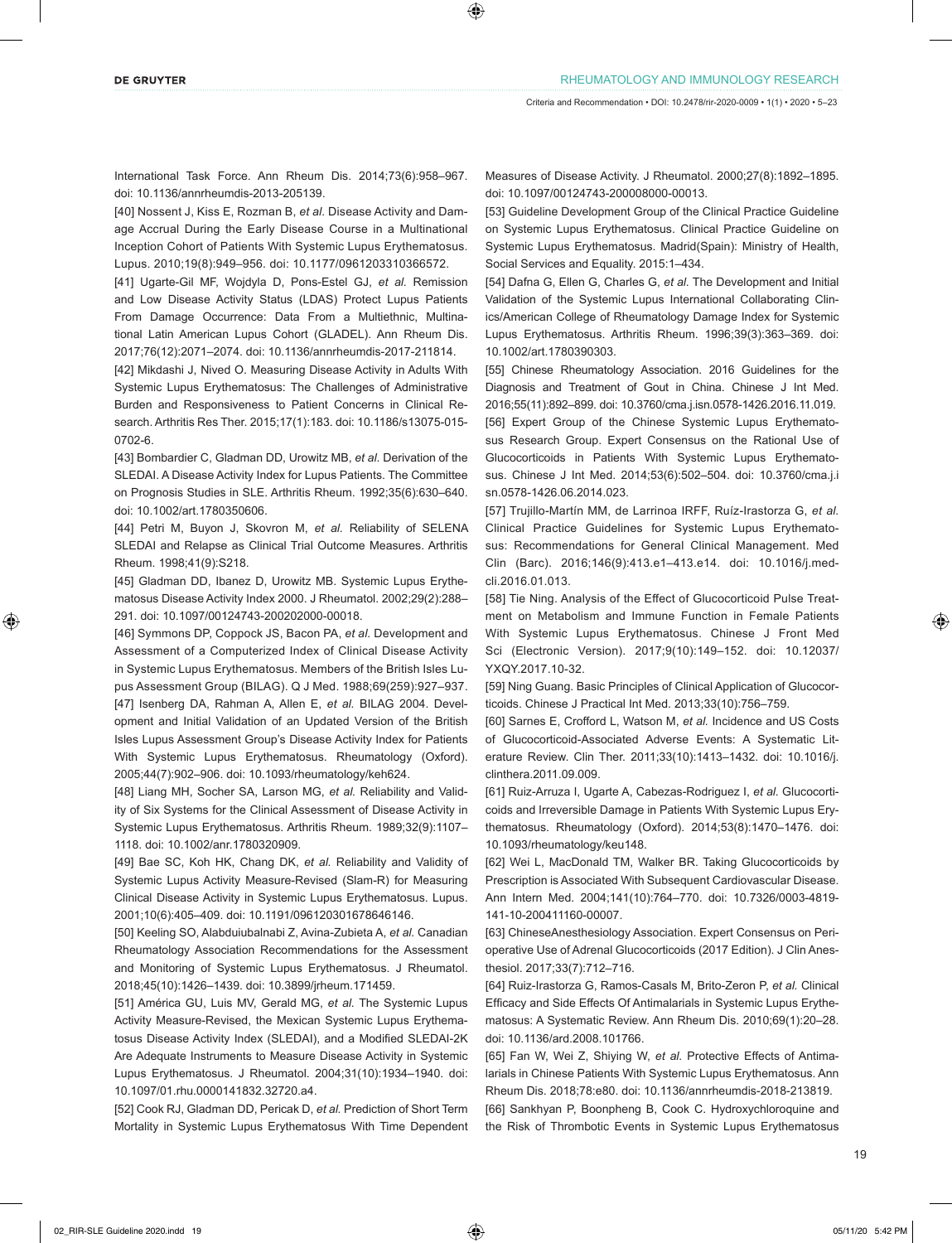Patients: A Systematic Review and Meta-Analysis. Arthritis Rheumatol. 2018;70(Suppl 10):2668.

[67] Babary H, Liu X, Ayatollahi Y, *et al.* Favorable Effects of Hydroxychloroquine on Serum Low Density Lipid in Patients With Systemic Lupus Erythematosus: A Systematic Review and Meta-Analysis. Int J Rheum Dis. 2017;21(1):84–92. doi: 10.1111/1756-185X.13159.

[68] Melles RB, Marmor MF. The Risk of Toxic Retinopathy in Patients on Long-Term Hydroxychloroquine Therapy. JAMA Ophthalmol. 2014;132(12):1453. doi: 10.1001/jamaophthalmol.2014.3459.

[69] Mukwikwi ER, Pineau CA, Vinet E, *et al.* Retinal Complications in Systemic Lupus Erythematosus Patients Treated With Antimalarial Drugs. J Rheumatol. 2019. doi: 10.3899/jrheum.181102.

[70] Huang Xintao, Lin Hui'e, Zheng Ruping, *et al*. Literature Review of Hydroxychloroquine-induced Ocular Toxicity. Chinese J Pharmacoepidemiol. 2019;28(1):61–65. doi: CNKI: SUN: YWLX.0.2019-01- 015.

[71] Marmor MF, Kellner U, Lai TY, *et al.* Recommendations on Screening for Chloroquine and Hydroxychloroquine Retinopathy (2016 Revision). Ophthalmology. 2016;123(6):1386–1394. doi: 10.1016/j.ophtha.2016.01.058.

[72] The Royal College of Ophthalmologists (RCOphth). Hydroxychloroquine and Chloroquine Retinopathy: Recommendations on Screening. London: The Royal College of Ophthalmologists; 2018.

[73] Choi CB, Won S, Bae SC. Outcomes of Multitarget Therapy Using Mycophenolate Mofetil and Tacrolimus for Refractory or Relapsing Lupus Nephritis. Lupus. 2018;27(6):1007–1011. doi: 10.1177/0961203318758505.

[74] Tselios K, Gladman DD, Su J, *et al.* Mycophenolate Mofetil in Nonrenal Manifestations of Systemic Lupus Erythematosus: An Observational Cohort Study. J Rheumatol. 2016;43(3):552. doi: 10.3899/jrheum.150779.

[75] Palmer SC, Tunnicliffe DJ, Singh-Grewal D, *et al.* Induction and Maintenance Immunosuppression Treatment of Proliferative Lupus Nephritis: A Network Meta-Analysis of Randomized Trials. Am J Kidney Dis. 2017;70(3):324–336. doi: 10.1053/j.ajkd.2016.12.008.

[76] Tang KT, Tseng CH, Hsieh TY, *et al.* Induction Therapy for Membranous Lupus Nephritis a Systematic Review and Network Meta-Analysis. Int J Rheum Dis. 2018;21(6):1163–1172. doi: 10.1111/1756- 185X.13321.

[77] Lee YH, Song GG. Comparative Efficacy and Safety of Tacrolimus, Mycophenolate Mofetil, Azathioprine, and Cyclophosphamide as Maintenance Therapy for Lupus Nephritis: A Bayesian Network Meta-Analysis of Randomized Controlled Trials. Z Rheumatol. 2016;76(10):904–912. doi: 10.1007/s00393-016-0186-z.

[78] Mok CC. Mycophenolate Mofetil for Non-Renal Manifestations of Systemic Lupus Erythematosus: A Systematic Review. Scand J Rheumatol. 2007;36(5):329–337. doi: 10.1080/03009740701607042. [79] Ordi-Ros J, Sáez-Comet L, Pérez-Conesa M, *et al.* Enteric-Coated Mycophenolate Sodium Versus Azathioprine in Patients With Active Systemic Lupus Erythematosus: A Randomised Clinical Trial. Ann Rheum Dis. 2017;76(9):1575–1582. doi: 10.1136/annrheumdis-2016-210882.

[80] Fernandes Moça Trevisani V, Castro AA, Ferreira Neves Neto J, *et al.* Cyclophosphamide Versus Methylprednisolone for Treating Neuropsychiatric Involvement in Systemic Lupus Erythematosus. Cochrane Database Syst Rev. 2013;(2):CD002265. doi: 10.1002/14651858. CD002265.pub3.

[81] Blumenfeld Z, Mischari O, Schultz N, *et al.* Gonadotropin Releasing Hormone Agonists May Minimize Cyclophosphamide Associated Gonadotoxicity in SLE and Autoimmune Diseases. Semin Arthritis Rheum. 2011;41:346–352. doi: 10.1016/j. semarthrit.2011.05.008.

[82] Marder W, McCune WJ, Wang L, *et al.* Adjunctive GnRH-A Treatment Attenuates Depletion of Ovarian Reserve Associated With Cyclophosphamide Therapy in Premenopausal SLE Patients. Gynecol Endocrinol. 2012;28:624–627. doi: 10.3109/09513590.2011.650752.

[83] Heng C, Yuefeng R, Lin L, et al. The Efficacy and Safety of Leflunomide for the Treatment of Lupus Nephritis in Chinese Patients: Systematic Review and Meta-Analysis. PLos One. 2015;10(12):e0144548. doi: 10.1371/journal.pone.0144548.

[84] Zhang M, Qi C, Zha Y, *et al.* Leflunomide Versus Cyclophosphamide in the Induction Treatment of Proliferative Lupus Nephritis in Chinese Patients: A Randomized Trial. Clin Rheumatol. 2019;38(3):859–867. doi: 10.1007/s10067-018-4348-z.

[85] Wu GC, Xu XD, Huang Q, *et al*. Leflunomide: Friend or Foe for Systemic Lupus Erythematosus? Rheumatol Int. 2013;33(2):273– 276. doi: 10.1007/s00296-012-2508-z.

[86] Andreoli L, Bertsias GK, Agmon-Levin N, *et al.* EULAR Recommendations for Women's Health and the Management of Family Planning, Assisted Reproduction, Pregnancy and Menopause in Patients With Systemic Lupus Erythematosus and/or Antiphospholipid Syndrome. Ann Rheum Dis. 2016;76(3):476–485. doi: 10.1136/annrheumdis-2016-209770.

[87] Sakthiswary R, Suresh E. Methotrexate in Systemic Lupus Erythematosus: A Systematic Review of Its Efficacy. Lupus. 2014;23(3):225–235. doi: 10.1177/0961203313519159.

[88] Faught LN, Greff MJ, Rieder MJ, *et al.* Drug-Induced Acute Kidney Injury in Children. Br J Clin Pharmacol. 2015;80(4):901–909. doi: 10.1111/bcp.12554.

[89] Yap DY, Ma MK, Mok MM, *et al.* Long-Term Data on Tacrolimus Treatment in Lupus Nephritis. Rheumatology (Oxford). 2014;53(12):2232–2237. doi: 10.1093/rheumatology/keu265.

[90] Mok CC, To CH, Yu KL, *et al.* Combined Low-Dose Mycophenolate Mofetil and Tacrolimus for Lupus Nephritis With Suboptimal Response to Standard Therapy: A 12-Month Prospective Study. Lupus. 2013;22(11):1135–1141. doi: 10.1177/0961203313 502864.

[91] Li Y, Feng X. Efficacy and Safety of Tacrolimus in Systemic Lupus Erythematosus Patients With Refractory Thrombocytopenia: A Retrospective Study. Lupus. 2018;27(1):60–65. doi: 10.1177/0961203317711011.

[92] Singh JA, Hossain A, Kotb A, *et al.* Risk of Serious Infections With Immunosuppressive Drugs and Glucocorticoids for Lupus Nephritis: A Systematic Review and Network Meta-Analysis. BMC Med. 2016;14(1):137. doi: 10.1186/s12916-016-0673-8.

[93] Chen W, Tang X, Liu Q, *et al.* Short-Term Outcomes of Induction Therapy With Tacrolimus Versus Cyclophosphamide for Active Lupus Nephritis: A Multicenter Randomized Clinical Trial. Am J Kidney Dis. 2011;57(2):235–244. doi: 10.1053/j.ajkd.2010.08.036.

[94] Jesus D, Rodrigues M, Da Silva JAP, *et al.* Multitarget Therapy of Mycophenolate Mofetil and Cyclosporine A for Induction Treatment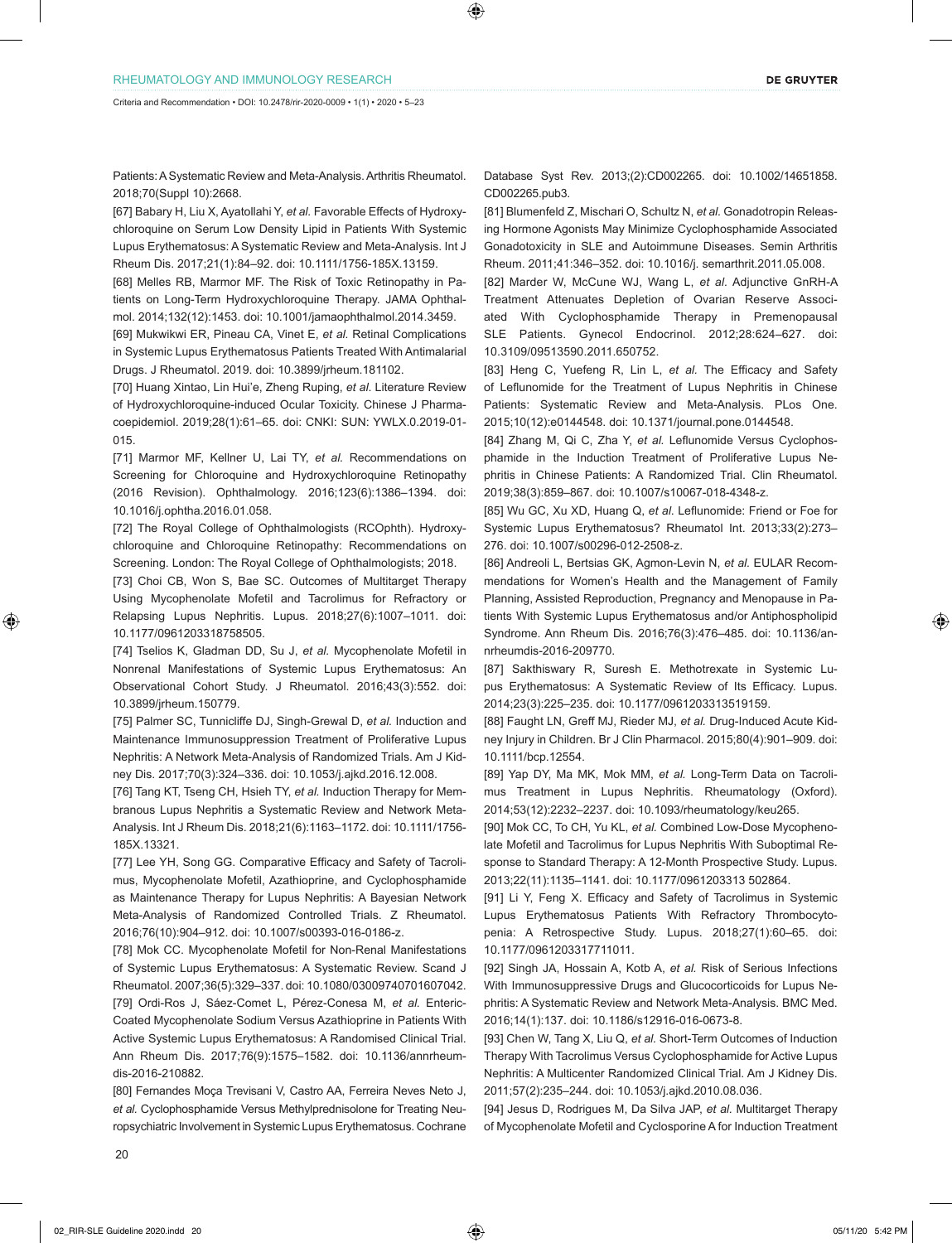of Refractory Lupus Nephritis. Lupus. 2018;27(8):1358–1362. doi: 10.1177/0961203318758508.

[95] Yang TH, Wu TH, Chang YL, *et al.* Cyclosporine for the Treatment of Lupus Nephritis in Patients With Systemic Lupus Erythematosus. Clin Nephrol. 2018;89(4):277–285. doi: 10.5414/CN109325.

[96] Moroni, G. A Randomized Pilot Trial Comparing Cyclosporine and Azathioprine for Maintenance Therapy in Diffuse Lupus Nephritis Over Four Years. Clin J Am Soc Nephrol. 2006;1(5):925–932. doi: 10.2215/CJN.02271205.

[97] Pego-Reigosa JM, Cobo-Ibáñez T, Calvo-Alén J, *et al.* Efficacy and Safety of Nonbiologic Immunosuppressants in the Treatment of Nonrenal Systemic Lupus Erythematosus: A Systematic Review. Arthritis Care Res. 2013;65(11):1775–1785. doi: 10.1002/ acr.22035.

[98] Peterknecht E, Keasey MP, Beresford MW. The Effectiveness and Safety of Biological Therapeutics in Juvenile-Onset Systemic Lupus Erythematosus (JSLE): A Systematic Review. Lupus. 2018;27(13):2135–2145. doi: 10.1177/0961203318804879.

[99] Wei L, Liang Y, Zhao Y, *et al.* Efficacy and Safety of Belimumab Plus Standard Therapy in Patients With Systemic Lupus Erythematosus: A Meta-Analysis. Clin Ther. 2016;38(5):1134–1140. doi: 10.1016/j.clinthera.2016.02.022.

[100] Lee YH, Song GG. Comparative Efficacy and Safety of Intravenous or Subcutaneous Belimumab in Combination With Standard Therapy in Patients With Active Systemic Lupus Erythematosus: A Bayesian Network Meta-Analysis of Randomized Controlled Trials. Lupus. 2018;27(1):112–119. doi: 10.1177/0961203317713143.

[101] Alshaiki F, Obaid E, Almuallim A, *et al.* Outcomes of Rituximab Therapy in Refractory Lupus: A Meta-Analysis. Eur J Rheumatol. 2018;5(2):118–126. doi: 10.5152/eurjrheum. 2018.17096.

[102] Writing Committee of Guidelines for the Diagnosis and Treatment of Lupus Nephritis in China. Guidelines for the Diagnosis and Treatment of Lupus Nephritis in China. Chinese J Med. 2019;99(11):3441– 3455.doi: 10.3760/cma.j.isn.0376-2491.2019.44.001.

[103] Weening JJ, D'Agati VD, Schwartz MM, *et al.* The Classification of Glomerulonephritis in Systemic Lupus Erythematosus Revisited. Kidney Int. 2004;65(2):521–530. doi: 10.1111/j.1523- 1755.2004.00443.x.

[104] Bajema IM, Wilhelmus S, Alpers CE, *et al.* Revision of the International Society of Nephrology/Renal Pathology Society Classification for Lupus Nephritis: Clarification of Definitions, and Modified National Institutes of Health Activity and Chronicity Indices. Kidney Int. 2018;93(4):789–796. doi: 10.1016/j.kint.2017.11.023.

[105] Collado MV, Dorado E, Rausch S, et al. Long-Term Outcome of Lupus Nephritis Class II in Argentine Patients. An Open Retrospective Analysis. J Clin Rheumatol. 2016;22(6):299–306. doi: 10.1097/ RHU.0000000000000395.

[106] Lee SG, Cho YM, So MW, et al. ISN/RPS 2003 Class II Mesangial Proliferative Lupus Nephritis: A Comparison Between Cases That Progressed to Class III or IV and Cases That Did Not. Rheumatol Int. 2012;32(8):2459–2464. doi: 10.1007/s00296-011- 1986-8.

[107] Deng J, Xie H, Zhu L, *et al.* Maintenance Therapy for Lupus Nephritis With Mycophenolate Mofetil or Azathioprine. A Meta-analysis. Clin Nephrol. 2019;91(3):172–179. doi: 10.5414/CN109450.

[108] Hladunewich MA, Troyanov S, Calafati J, *et al.* The Natural History of the Non-Nephrotic Membranous Nephropathy Patient. Clin J Am Soc Nephrol. 2009;4(9):1417–1422. doi: 10.2215/ CJN.01330209.

[109] West SG, Emlen W, Wener MH, *et al.* Neuropsychiatric Lupus Erythematosus: A 10-Year Prospective Study on the Value of Diagnostic Tests. Am J Med. 1995;99(2):153–163. doi: 10.1016/s0002- 9343(99)80135-1.

[110] Ainiala H, Dastidar P, Loukkola J, *et al.* Cerebral MRI Abnormalities and Their Association With Neuropsychiatric Manifestations in SLE: A Population-Based Study. Scand J Rheumatol. 2005;34(5):376–382. doi: 10.1080/030097 40510026643.

[111] Gomard-Mennesson E, Ruivard M, Koenig M, *et al.* Treatment of Isolated Severe Immune Hemolytic Anaemia Associated With Systemic Lupus Erythematosus: 26 Cases. Lupus. 2006;15(4):223–231. doi: 10.1191/0961203306lu2292oa.

[112] Arnal C, Piette JC, Léone J, et al. Treatment of Severe Immune Thrombocytopenia Associated With Systemic Lupus Erythematosus: 59 Cases. J Rheumatol. 2002;29(1):75–83. doi: 10.0000/ PMID11824975.

[113] Alba P, Karim M, Hunt B. Mycophenolate Mofetil as a Treatment for Autoimmune Haemolytic Anaemia in Patients With Systemic Lupus Erythematosus and Antiphospholipid Syndrome. Lupus. 2003;12(8):633–635. doi: 10.1191/0961203303lu419cr.

[114] Chen H, Zheng W, Su J, et al. Low-Dose Rituximab Therapy for Refractory Thrombocytopenia in Patients With Systemic Lupus Erythematosus—A Prospective Pilot Study. Rheumatology. 2011;50(9):1640–1644. doi: 10.1093/rheumatology/ker176.

[115] Abdwani R, Mani R. Anti-CD20 Monoclonal Antibody in Acute Life Threatening Haemolytic Anaemia Complicating Childhood Onset SLE. Lupus. 2009;18(5):460–464. doi: 10.1177/0961203308098360.

[116] Al-Omary HL, Alawad ZM, Bernieh B. Anti CD20 Monoclonal Antibody (Rituximab) as a Rescue Treatment in Severe and Refractory SLE. Biomed Pharmacol J. 2018;11(1):453. doi: 10.13005/bpj/1394.

[117] Expert Committee on Blood Purification of Pediatricians of Chinese Medical Doctor Association. Blood Purification Therapy for Childhood-Onset Severe Systemic Lupus Erythematosus: A Multi-Center Epidemiological Investigation. Chinese J Pract Pediatr. 2018;33(7):521–527. doi: 10.19538/j.ek2018070610.

[118] Shen Qi, Huang Xiangui, Wu Xiaoqiu, *et al.* Systematic Review on Plasma Exchange for Treating Proliferative Lupus Nephritis. J Pract Med. 2013;29(1):122–125. doi: 10.3969/j.issn.1006- 5725.2013.01.054.

[119] Kronbichler A, Brezina B, Quintana LF, *et al.* Efficacy of Plasma Exchange and Immunoadsorption in Systemic Lupus Erythematosus and Antiphospholipid Syndrome: A Systematic Review. Autoimmun Rev. 2015;15(1):38–49. doi: 10.1016/j. autrev.2015.08.010.

[120] Francioni C, Galeazzi M, Fioravanti A, *et al.* Long-Term I.V. IG Treatment in Systemic Lupus Erythematosus. Clin Exp Rheumatol. 1994;12(2):163–168.

[121] Nieto-Aristizábal I, Martínez T, Urbano MA, *et al.* Treatment With Intravenous Immunoglobulins in Systemic Lupus Erythematosus: A Single-Center Experience With 63 Patients. Lupus. 2019;28(13):1566–1570. doi: 10.1177/0961203319883680.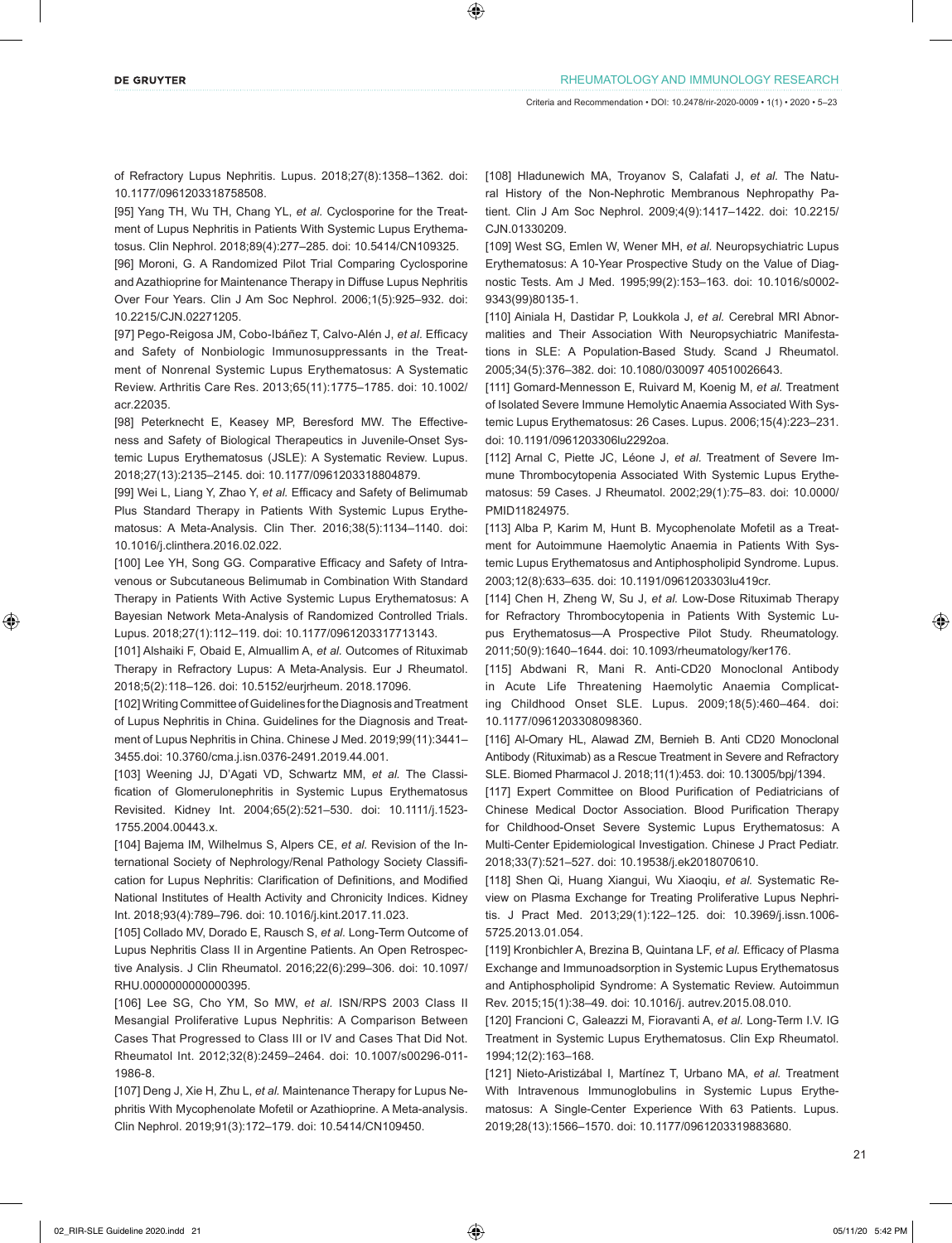[122] Ye Y, Chen B, Kalish RA, *et al. Tripterygium wilfordii* for the Treatment of Systemic Lupus Systematosus: Meta-Analysis of Randomized Controlled Trials. Arthritis Rheumatol. 2015;67(Suppl 10):1824.

[123] Sun Feng, Yang Xinghua, Ma Dongmei, *et al.* Meta-Analysis of the Incidence of Reproductive Toxicity in Triptolide Users. Pharmacovigilance in China. 2014;11(2):94–103.

[124] Fei Y, Shi X, Gan F, *et al.* Death Causes and Pathogens Analysis of Systemic Lupus Erythematosus During the Past 26 Years. Clin Rheumatol. 2013;33(1):57–63. doi: 10.1007/s10067-013-2383-3.

[125] Sun Xin, Xu Lili, Deng Yanhong, *et al.* The Risk Factors of Infections in Patients With Systemic Lupus Erythematosus. Chin J Nurs. 2015;50(7):828–835.doi: 10.3761/j.isn.0254-1769.2015.07.013.

[126] Firooz N, Albert D, Wallace D, et al. High-Sensitivity C-Reactive Protein and Erythrocyte Sedimentation Rate in Systemic Lupus Erythematosus. Lupus. 2011;20(6):588–597. doi: 10.1177/0961203310393378.

[127] Serio I, Arnaud L, Mathian A, *et al.* Can Procalcitonin Be Used to Distinguish Between Disease Relapse and Infection in Patients With Systemic Lupus Erythematosus: A Systematic Literature Review. Clin Rheumatol. 2014;33(9):1209–1215. doi: 10.1007/s10067- 014-2738-4.

[128] Ng WL, Chu CM, Wu AK, *et al.* Lymphopenia at Presentation Is Associated With Increased Risk of Infections in Patients With Systemic Lupus Erythematosus. QJM. 2005;99(1):37–47. doi: 10.1093/ qjmed/hci155.

[129] Yang MJ, Chen CY, Chang WH, et al. Pregnancy Outcome of Systemic Lupus Erythematosus in Relation to Lupus Activity Before and During Pregnancy. J Chin Med Assoc. 2015;78(4):235–240. doi: 10.1016/j.jcma.2014.11.008.

[130] Knight CL, Nelson-Piercy C. Management of Systemic Lupus Erythematosus During Pregnancy: Challenges and Solutions. Open Access Rheuma. 2017;9:37. doi: 10.2147/OARRR. S87828.

[131] Ren Shuxia, Liu Enling, Yang Yan. Meta-Analysis of Pregnancy Outcomes in Patients With Lupus Nephritis. J North China University Technol (Medical Edition). 2018;20(2):133–139. doi: 10.19539/j. cnki.2095-2694.2018.02.011.

[132] Chen S, Sun X, Wu B, et al. Pregnancy in Women With Systemic Lupus Erythematosus: A Retrospective Study of 83 Pregnancies at a Single Centre. Int J Environ Res Public Health. 2015;12(8):9876– 9888. doi: 10.3390/ijerph120809876.

[133] Wei Q, Ouyang Y, Zeng W, et al. Pregnancy Complicating Systemic Lupus Erythematosus: A Series of 86 Cases. Arch Gynecol Obstet. 2011;284(5):1067–1071. doi: 10.1007/s00404-010-1786-5.

[134] Lazzaroni MG, Dall'Ara F, Fredi M, *et al.* A Comprehensive Review of the Clinical Approach to Pregnancy and Systemic Lupus Erythematosus. J Autoimmun. 2016;74:106–117. doi: 10.1016/j. jaut.2016.06.016.

[135] Wu J, Ma J, Bao C, *et al.* Pregnancy Outcomes Among Chinese Women With and Without Systemic Lupus Erythematosus: A Retrospective Cohort Study. BMJ Openi. 2018;8(4):e020909. doi: 10.1136/ bmjopen-2017-020909.

[136] Borella E, Lojacono A, Gatto M, *et al.* Predictors of Maternal and Fetal Complications in SLE Patients: A Prospective Study. Immunol Res. 2014;60(2–3):170–176. doi: 10.1007/s12026-014-8572-6.

[137] Aly EAH, Riyad RM, Mokbel AN. Pregnancy Outcome in Patients With Systemic Lupus Erythematosus: A Single Center Study in the High Risk Pregnancy Unit. Middle East Fertility Society J. 2016;21(3):168–174. doi: 10.1016/j.mefs.2015. 12.003.

[138] Chinese Systemic Lupus Erythematosus Treatment and Research Group, Chinese Rheumatism Data Center. Perinatal Management Recommendations for Chinese Systemic Lupus Erythematosus Patients. Chinese Med J. 2015;95(14):1056–1060. doi: 10.3760/cma.j. isn.0376-2491.2015.14.005.

[139] McDonald EG, Bissonette L, Ensworth S, *et al. Monitoring of* Systemic Lupus Erythematosus Pregnancies: A Systematic Literature Review. J Rheumatol. 2018;45(10):1477–1490. doi: 10.3899/ jrheum.171023.

[140] Bundhun PK, Soogund MZS, Huang F. Impact of Systemic Lupus Erythematosus on Maternal and Fetal Outcomes Following Pregnancy: A Meta-Analysis of Studies Published Between Years 2001–2016. J Autoimmun. 2017;79:17–27. doi: 10.1016/j. jaut.2017.02.009.

[141] Yengej FAY, van Royen-Kerkhof A, Derksen RHWM, *et al.* The Development of Offspring From Mothers With Systemic Lupus Erythematosus. A Systematic Review. Autoimmun Rev. 2017;16(7):701– 711. doi: 10.1016/j.autrev.2017.05.005.

[142] Guillotin V, Bouhet A, Barnetche T, *et al.* Hydroxychloroquine for the Prevention of Fetal Growth Restriction and Prematurity in Lupus Pregnancy: A Systematic Review and Meta-Analysis. Joint Bone Spine. 2018;85(6):663–668. doi: 10.1016/j. jbspin.2018.03.006.

[143] Liu Yashu, Cao Di, Fang Sheng, et al. Efficacy and Safety of Hydroxychloroquine in Treatment of Pregnancy Complicating Lupus Erythematosus: A Meta Analysis. Chongqing Med. 2016;45(13): 1803–1806. doi: 10.3969/j. issn.1671-8348.2016.13.026.

[144] Eudy AM, Siega-Riz AM, Engel SM, et al. Effect of Pregnancy on Disease Relapses in Patients With Systemic Lupus Erythematosus. Ann Rheum Dis. 2018;77(6):855–860. doi: 10.1136/annrheumdis-2017-212535.

[145] Saavedra MÁ, Sánchez A, Morales S, *et al.* Azathioprine During Pregnancy in Systemic Lupus Erythematosus Patients Is Not Associated With Poor Fetal Outcome. Clin Rheumatol. 2015;34(7):1211–1216. doi: 10.1007/s10067-015-2987-x.

[146] Wallace DJ, Weisman MH. The Role of Environmental Factors in Rheumatic Diseases. B Rheum Dis. 2002;51(10):1–4.

[147] Zandman-Goddard G, Solomon M, Rosman Z, *et al.* Environment and Lupus-Related Diseases. Lupus. 2012;21(3):241–250. doi: 10.1177/0961203311426568.

[148] Sun Y, Tian L. Eyebrow Threading-Induced Tumid Lupus Erythematosus. J Am Acad Dermatol. 2019;81(4):AB210.

[149] Smyk D, Rigopoulou EI, Bizzaro N, *et al.* Hair Dyes as a Risk for Autoimmunity: From Systemic Lupus Erythematosus to Primary Biliary Cirrhosis. Auto Immun Highlights. 2013;4(1):1–9. doi: 10.1007/s13317-011-0027-7.

[150] Zahn S, Graef M, Patsinakidis N, *et al.* Ultraviolet Light Protection by a Sunscreen Prevents Interferon-Driven Skin Inflammation in Cutaneous Lupus Erythematosus. Exp Dermatol. 2014;23(7): 516–518. doi: 10.1111/exd.12428.

[151] Kuhn A, Gensch K, Haust M, *et al.* Photoprotective Effects of a Broad-Spectrum Sunscreen in Ultraviolet-Induced Cutaneous